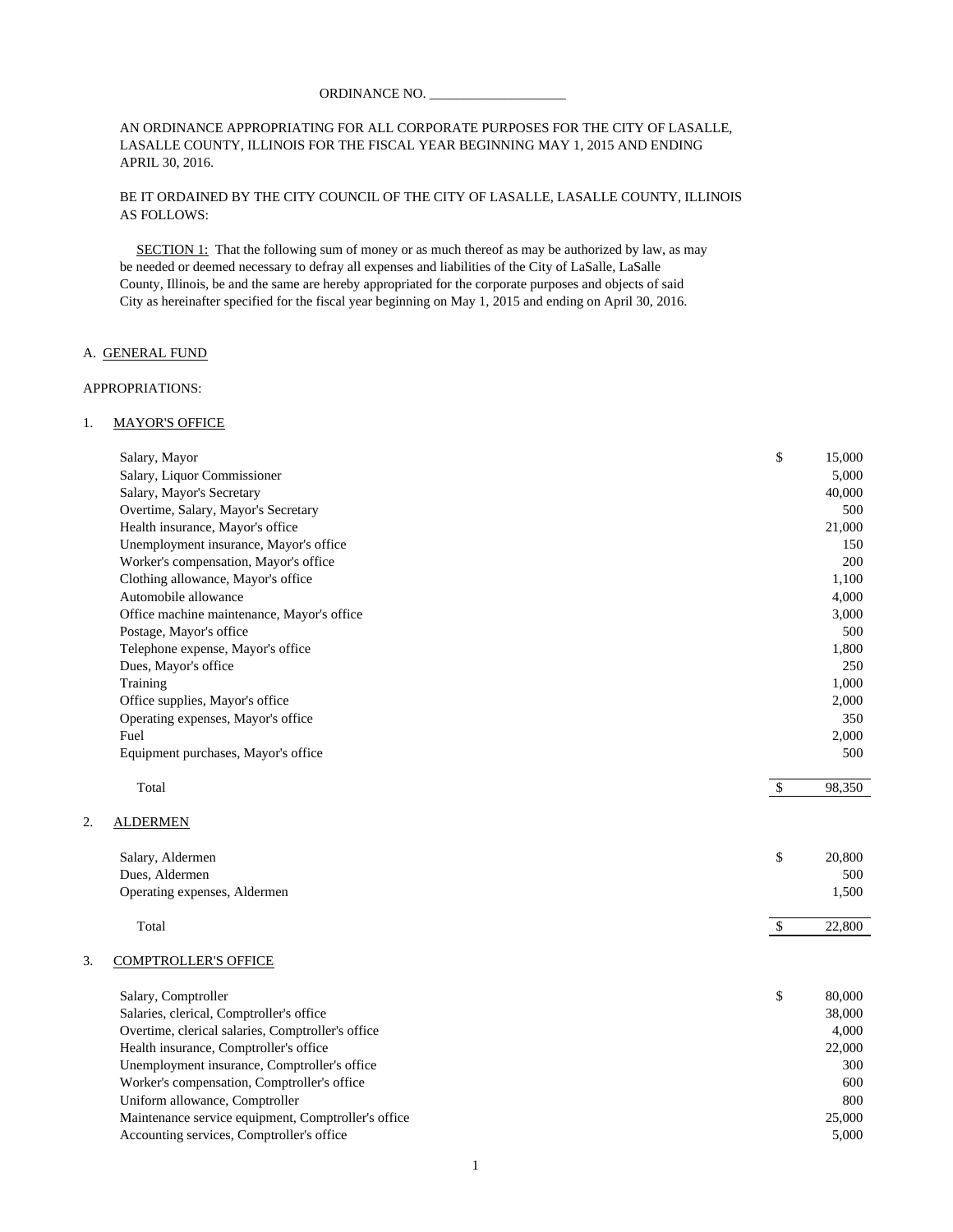|    | Postage, Comptroller's office<br>Telephone, Comptroller's office<br>Dues, Comptroller's office<br>Training |               | 500<br>1,000<br>75<br>5,000 |
|----|------------------------------------------------------------------------------------------------------------|---------------|-----------------------------|
|    | Office supplies, Comptroller's office                                                                      |               | 8,000                       |
|    | Operating expenses, Comptroller's office                                                                   |               | 1,000                       |
|    | Equipment purchase, Comptroller's office                                                                   |               | 2,000                       |
|    | Total                                                                                                      | $\mathcal{S}$ | 193,275                     |
| 4. | <b>CITY CLERK'S OFFICE</b>                                                                                 |               |                             |
|    | Salary, City Clerk                                                                                         | \$            | 18,000                      |
|    | Assistant salary, City Clerk                                                                               |               | 300                         |
|    | Health insurance, City Clerk                                                                               |               |                             |
|    | Worker's compensation, City Clerk                                                                          |               | 100                         |
|    | Maintenance service equipment, City Clerk                                                                  |               | 600                         |
|    | Postage, City Clerk                                                                                        |               | 500                         |
|    | Telephone, City Clerk                                                                                      |               | 720                         |
|    | Publishing, City Clerk                                                                                     |               | 12,000                      |
|    | Codification, City Clerk                                                                                   |               | 5,000                       |
|    | Dues, City Clerk                                                                                           |               | 200                         |
|    | Training, City Clerk                                                                                       |               | 300                         |
|    | Subscriptions, City Clerk                                                                                  |               | 100                         |
|    | Office supplies, City Clerk                                                                                |               | 2,000                       |
|    | Operating expenses, City Clerk                                                                             |               | 100                         |
|    | Election expense, City Clerk<br>Equipment purchases, City Clerk                                            |               | 500                         |
|    |                                                                                                            |               |                             |
|    | Total                                                                                                      | $\mathcal{S}$ | 40,420                      |
| 5. | <b>TREASURER'S OFFICE</b>                                                                                  |               |                             |
|    | Salary, City Treasurer                                                                                     | \$            | 4,000                       |
|    | Dues, City Treasurer                                                                                       |               | 75                          |
|    |                                                                                                            |               |                             |
|    | Total                                                                                                      | $\mathcal{S}$ | 4,075                       |
| 6. | <b>CITY ATTORNEY</b>                                                                                       |               |                             |
|    | Retainer, City Attorney                                                                                    | \$            | 15,000                      |
|    | Legal services, City Attorney                                                                              |               | 155,000                     |
|    | Union negotiations, City Attorney                                                                          |               |                             |
|    | Dues, City Attorney                                                                                        |               |                             |
|    |                                                                                                            |               |                             |
|    | Total                                                                                                      | $\mathcal{S}$ | 170,000                     |
| 7. | <b>ECONOMIC DEVELOPER</b>                                                                                  |               |                             |
|    | Salaries, Economic Developer                                                                               | \$            | 63,000                      |
|    | Health insurance, Economic Developer                                                                       |               | 11,000                      |
|    | Unemployment insurance, Economic Developer                                                                 |               | 150                         |
|    | Automobile allowance, Economic Developer                                                                   |               | 1,500                       |
|    | Maintenance service - equipment, Economic Developer                                                        |               | 750                         |
|    | Postage, Economic Developer                                                                                |               | 100                         |
|    | Telephone, Economic Developer                                                                              |               | 1,300                       |
|    | Training, Economic Development                                                                             |               | 500                         |
|    | Memberships, Economic Developer                                                                            |               | $\overline{\phantom{a}}$    |
|    | Maintenance supplies-equipment, Economic Development                                                       |               | 250                         |
|    | Office supplies, Economic Developer                                                                        |               | 750                         |
|    | Operating expenses, Economic Developer                                                                     |               | 150                         |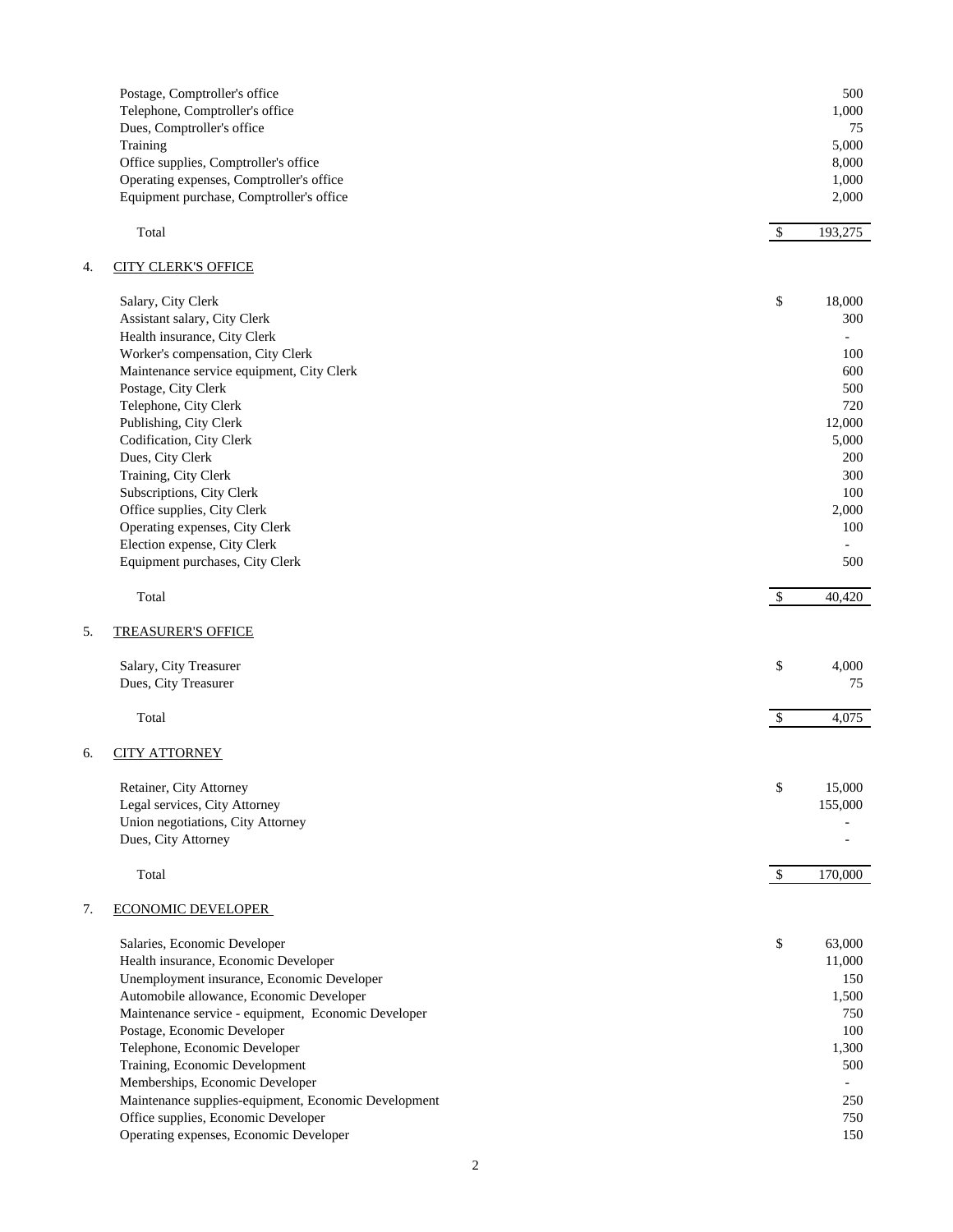|    | Equipment purchase, Economic Developer   |               |           |
|----|------------------------------------------|---------------|-----------|
|    | Grant writing fees, Economic Development |               | 12,000    |
|    |                                          |               |           |
|    | Total                                    | $\mathcal{S}$ | 91,450    |
| 8. | <b>PUBLIC SAFETY - POLICE</b>            |               |           |
|    | Salary, police chief                     | \$            | 101,000   |
|    | Salaries, police lieutenants             |               | 158,000   |
|    | Salaries, police sergeants               |               | 275,000   |
|    | Salaries, police patrolmen               |               | 950,000   |
|    | Salaries, police dispatchers             |               | 275,000   |
|    | Overtime salaries, police lieutenants    |               | 20,000    |
|    | Overtime salaries, police sergeants      |               | 15,000    |
|    | Overtime salaries, patrolmen             |               | 75,000    |
|    | Overtime salaries, police dispatchers    |               | 15,000    |
|    | Health insurance, police                 |               | 300,000   |
|    | Unemployment insurance, police           |               | 6,000     |
|    | Workmen's compensation insurance, police |               | 75,000    |
|    | Pension benefits, police                 |               | 743,119   |
|    | Uniform allowance, police                |               | 30,000    |
|    | Maintenance - equipment, police          |               | 10,000    |
|    | Maintenance - code red, police           |               | 5,000     |
|    | Maintenance - vehicles, police           |               | 40,000    |
|    | Maintenance - radios, police             |               | 2,000     |
|    | Other professional services, police      |               | 2,000     |
|    | Postage, police                          |               | 1,000     |
|    | Telephone, police                        |               | 27,000    |
|    | Leased circuits, police                  |               | 10,000    |
|    | Printing, police                         |               | 3,000     |
|    | Dues, police                             |               | 1,000     |
|    | Training, police                         |               | 20,000    |
|    | Testing, police                          |               | 2,000     |
|    | Liability insurance, police              |               | 55,000    |
|    | Office supplies, police                  |               | 4,000     |
|    | Drug traffic prevention, police          |               | 50,000    |
|    | Operating expenses, police               |               | 6,500     |
|    | Range expense, police                    |               | 10,000    |
|    | Fuel, police                             |               | 70,000    |
|    | Equipment purchase, police               |               | 50,000    |
|    | Vehicle purchase, police                 |               | 42,000    |
|    |                                          |               |           |
|    | Total                                    | $\mathcal{S}$ | 3,448,619 |
| 9. | <b>PUBLIC SAFETY - FIRE</b>              |               |           |
|    | Salaries, fire chief and assistant chief | \$            | 2,200     |
|    | Salaries, fire truck chauffeurs          |               | 260,000   |
|    | Salaries, volunteer firemen              |               | 140,000   |
|    | Overtime salaries, fire truck chauffeurs |               | 6,000     |
|    | Health insurance, fire                   |               | 65,000    |
|    | Unemployment insurance, fire             |               | 2,000     |
|    | Worker's compensation, fire              |               | 46,000    |
|    | Pension benefits, fire                   |               | 145,241   |
|    | Uniform allowance, fire                  |               | 3,000     |
|    | Maintenance - building, fire             |               | 10,000    |
|    | Maintenance - equipment, fire            |               | 3,600     |
|    | ESDA expenses, fire                      |               | 1,000     |

Maintenance - fire equipment, fire 2,250 Maintenance - vehicles, fire 23,000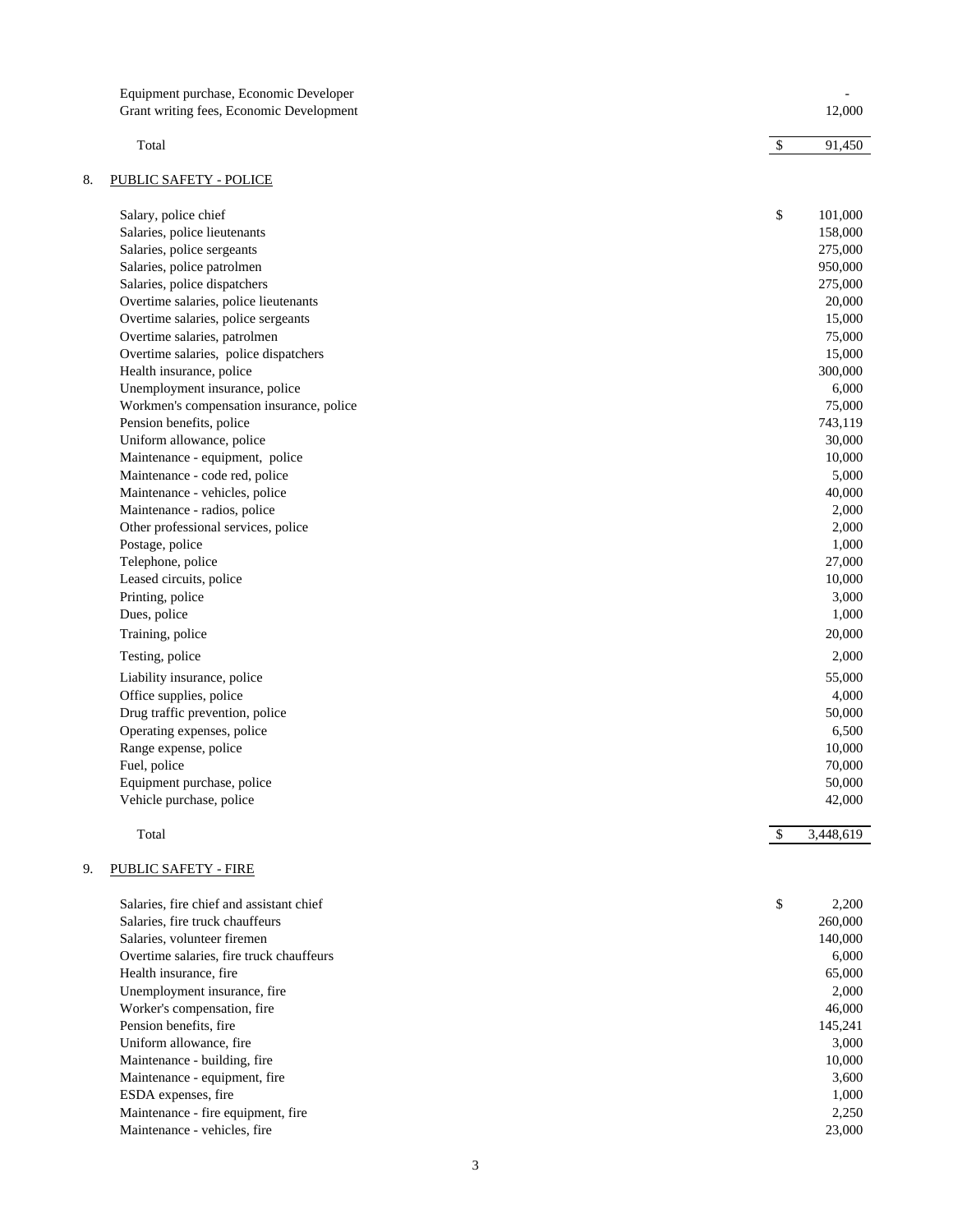|     | Maintenance - radios, fire                                           |               | 1,000          |
|-----|----------------------------------------------------------------------|---------------|----------------|
|     | Medical - exams, file                                                |               | 2,800          |
|     | Postage, fire                                                        |               | 150            |
|     | Telephone, fire                                                      |               | 9,200          |
|     | Dues, fire                                                           |               | 300            |
|     | Training, fire                                                       |               | 4,000          |
|     | Utilities, fire station                                              |               | 5,000          |
|     | Liability insurance, fire                                            |               | 22,000         |
|     | Office supplies, fire                                                |               | 1,750          |
|     | Operating expenses, fire                                             |               | 4,500          |
|     | Fuel, fire                                                           |               | 10,000         |
|     | Equipment purchase, fire                                             |               | 30,000         |
|     | Vehicle purchase, fire                                               |               | 59,800         |
|     | Capital outlay, fire station                                         |               | 5,000          |
|     | Total                                                                | $\mathcal{S}$ | 864,791        |
| 10. | PUBLIC SAFETY - HEALTH/WELFARE                                       |               |                |
|     | Welfare health services                                              | \$            | 11,462         |
|     | Total                                                                | $\mathcal{S}$ | 11,462         |
| 11. | <b>PUBLIC WORKS - STREET</b>                                         |               |                |
|     | Salaries - foreman, street department                                | \$            | 60,500         |
|     | Salaries - building and grounds, street department                   |               | 16,100         |
|     | Salaries - mechanics, street department                              |               | 107,000        |
|     | Salaries - laborers, street department                               |               | 151,000        |
|     | Overtime salaries - foreman, street department                       |               | 7,500          |
|     | Overtime salaries - building and grounds, street department          |               |                |
|     | Overtime salaries - mechanics, street department                     |               | 7,000          |
|     | Overtime salaries, - laborers, street department                     |               | 12,000         |
|     | Health insurance, street department                                  |               | 92,000         |
|     | Unemployment insurance, street department                            |               | 1,000          |
|     | Worker's compensation, street department                             |               | 40,000         |
|     | Uniform allowance, street department                                 |               | 3,200          |
|     | Maintenance - building, street department                            |               | 13,000         |
|     | Maintenance - equipment, street department                           |               | 50,000         |
|     | Maintenance - vehicles, street department                            |               | 40,000         |
|     | Maintenance - curbs and streets, street department                   |               | 2,000          |
|     | Maintenance - sidewalks, street department                           |               | 4,000          |
|     | Maintenance - snow removal, street department                        |               | 2,000          |
|     | Maintenance - sewer, street department                               |               |                |
|     | Traffic signals, street department                                   |               | 5,000          |
|     | Traffic signals maintenance, street department                       |               | 25,000         |
|     | Maintenance - radios, street department                              |               |                |
|     | Maintenance - weed treatment, street department                      |               | 500            |
|     | Maintenance - demolition, street department                          |               | 100,000        |
|     |                                                                      |               |                |
|     | Postage, street department                                           |               |                |
|     | Telephone, street department<br>Training, street department          |               | 1,000<br>3,500 |
|     |                                                                      |               |                |
|     | Utilities - garage, street department                                |               | 4,000          |
|     | Street lighting, street department                                   |               | 100,000        |
|     | Liability insurance, street department                               |               | 18,000         |
|     | Rentals, street department                                           |               | 5,000          |
|     | Other contractual services - tree/weed cut & trim, street department |               | 10,000         |
|     | Maintenance supplies - granular materials, street department         |               | 20,000         |
|     | Maintenance supplies - streets, street department                    |               | 20,000         |
|     | Street signs, street department                                      |               | 15,000         |
|     | Curbs, street department                                             |               | 7,000          |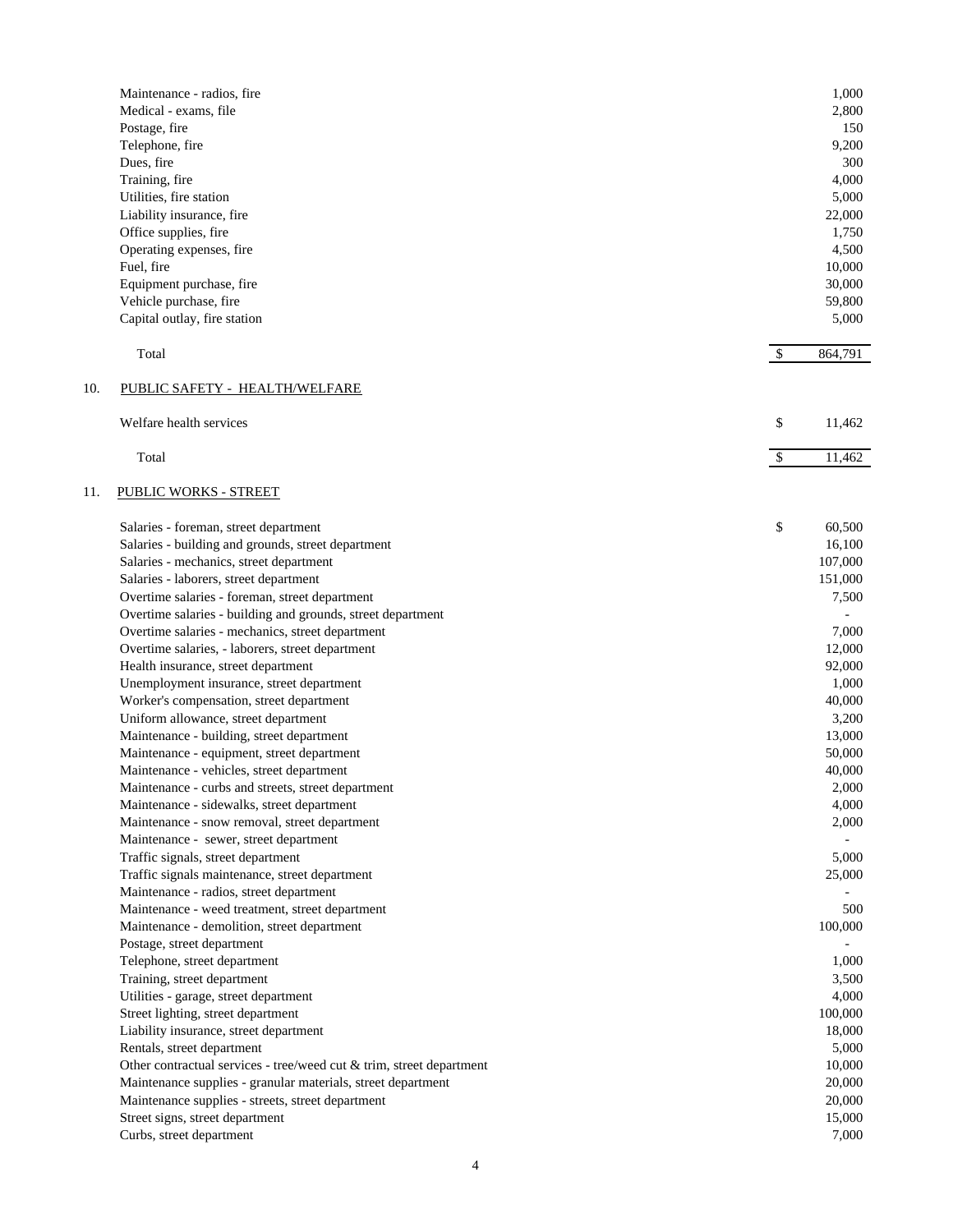|     | Manholes/catch basins, street department                                | 5,000                      |
|-----|-------------------------------------------------------------------------|----------------------------|
|     | Chemicals, street department                                            | 7,500                      |
|     | Sewer maintenance supplies, street department                           | 6,000                      |
|     | Blacktop - streets, street department                                   | 10,000                     |
|     | Maintenance supplies - road salt, street department                     | 125,000                    |
|     | Office supplies, street department                                      | 250                        |
|     |                                                                         |                            |
|     | Operating supplies, street department                                   | 4,000                      |
|     | Operating expenses, street department                                   | 1,500                      |
|     | Small tools purchase, street department                                 | 1,500                      |
|     | Fuel, street department                                                 | 65,000                     |
|     | Equipment purchase, street department                                   | 21,000                     |
|     | Vehicle purchase, street department                                     | 15,000                     |
|     |                                                                         |                            |
|     | Total                                                                   | $\mathcal{S}$<br>1,204,050 |
| 12. |                                                                         |                            |
|     | <b>CITY ENGINEER</b>                                                    |                            |
|     | Salary, City Engineer                                                   | \$<br>91,000               |
|     | Salary, Assistant Engineer                                              | 9,000                      |
|     | Health insurance, City Engineer                                         | 16,200                     |
|     | Unemployment insurance, City Engineer                                   | 350                        |
|     | Uniform allowance, City Engineer                                        | 400                        |
|     | Maintenance - equipment, City Engineer                                  | 2,000                      |
|     | Maintenance - vehicles, City Engineer                                   |                            |
|     | Engineering services, City Engineer                                     | 20,000                     |
|     |                                                                         |                            |
|     | Postage, City Engineer                                                  | 100                        |
|     | Telephone, City Engineer                                                | 400                        |
|     | Dues, City Engineer                                                     | 500                        |
|     | Training, City Engineer                                                 | 2,000                      |
|     | Office supplies, City Engineer                                          | 1,200                      |
|     | Operating expenses, City Engineer                                       | 200                        |
|     | Fuel, City Engineer                                                     |                            |
|     | Field supplies, City Engineer                                           | 300                        |
|     |                                                                         |                            |
|     |                                                                         |                            |
|     | Equipment purchase, City Engineer                                       | 4,000                      |
|     | Total                                                                   | $\mathcal{S}$              |
|     |                                                                         |                            |
| 13. | PUBLIC WORKS - BUILDING/CITY HALL                                       |                            |
|     | Maintenance - building, city hall                                       | \$<br>18,000               |
|     | Maintenance - equipment, city hall                                      | 2,000                      |
|     | Maintenance service - website, city hall                                | 1,000                      |
|     | Maintenance service - computer, city hall                               | 10,000                     |
|     |                                                                         | 40,000                     |
|     | Utilities, city hall                                                    |                            |
|     | Operating expenses, city hall                                           | 1,000                      |
|     | Janitorial supplies, city hall<br>Capital improvements/other, city hall | 3,000<br>5,000             |
|     |                                                                         |                            |
|     | Total                                                                   | $\mathcal{S}$<br>80,000    |
| 14. | <b>BUILDING INSPECTOR'S OFFICE</b>                                      |                            |
|     | Salary, Rental Building Inspector                                       | \$<br>48,000               |
|     | Salary, Assistant Rental Building Inspector                             | 2,250                      |
|     | Health insurance, Rental Building Inspector                             | 147,650                    |
|     |                                                                         | 1,200                      |
|     | Unemployment insurance, Rental Building Inspector                       | 200                        |
|     | Uniform allowance, Rental Building Inspector                            | 400                        |
|     | Maintenance - equipment, Rental Building Inspector                      | 1,000                      |
|     | Maintenance - vehicles, Rental Building Inspector                       | 2,000                      |
|     | Plumbing inspection fees, Rental Building Inspector                     | 1,000                      |
|     | Inspections, other, Rental Building Inspector                           | 3,000                      |
|     | Postage expense, Rental Building Inspector                              | 1,600                      |
|     | Telephone expense, Rental Building Inspector                            | 1,100                      |
|     | Printing, Rental Building Inspector                                     | 600                        |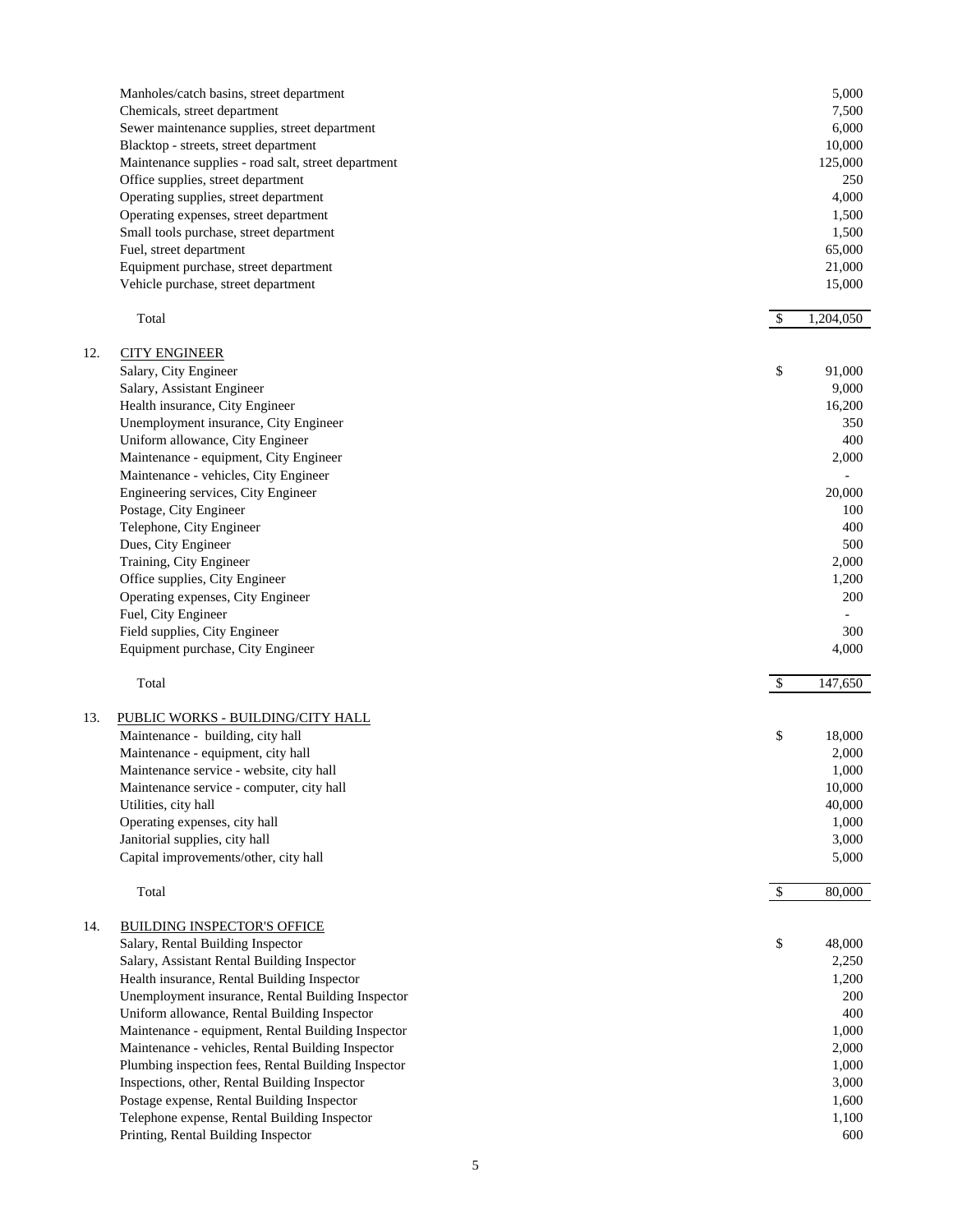|     | Dues, Rental Building. Inspector<br>Training, Rental Building Inspector<br>Subscriptions, Rental Building Inspector<br>Office supplies, Rental Building Inspector<br>Equipment purchase, Rental Building Inspector<br>Fuel, Rental Building Inspector |                           | 100<br>2,500<br>100<br>800<br>400<br>1,300 |
|-----|-------------------------------------------------------------------------------------------------------------------------------------------------------------------------------------------------------------------------------------------------------|---------------------------|--------------------------------------------|
|     | Total                                                                                                                                                                                                                                                 | $\mathcal{S}$             | 67,550                                     |
|     |                                                                                                                                                                                                                                                       |                           |                                            |
| 15. | PUBLIC WORKS - SUPERINTENDENT<br>Salary, superintendent, public works                                                                                                                                                                                 | \$                        | 80,000                                     |
|     | Health insurance, superintendent, public works                                                                                                                                                                                                        |                           | 15,000                                     |
|     | Unemployment insurance, superintendent, public works                                                                                                                                                                                                  |                           | 250                                        |
|     | Uniform allowance, superintendent, public works                                                                                                                                                                                                       |                           | 400                                        |
|     | Maintenance - equipment, superintendent, public works                                                                                                                                                                                                 |                           | 750                                        |
|     | Maintenance - vehicles, superintendent, public works                                                                                                                                                                                                  |                           | 2,000                                      |
|     | Postage, superintendent, public works                                                                                                                                                                                                                 |                           | 100                                        |
|     | Telephone, superintendent, public works                                                                                                                                                                                                               |                           | 1,500                                      |
|     | Dues, superintendent, public works                                                                                                                                                                                                                    |                           | 100                                        |
|     | Training, superintendent, public works                                                                                                                                                                                                                |                           | 2,000                                      |
|     | Office supplies, superintendent, public works                                                                                                                                                                                                         |                           | 300                                        |
|     | Operating expenses, superintendent, public works                                                                                                                                                                                                      |                           | 100                                        |
|     | Fuel, superintendent, public works                                                                                                                                                                                                                    |                           | 2,400                                      |
|     | Equipment purchases, superintendent, public works                                                                                                                                                                                                     |                           | 500                                        |
|     | Total                                                                                                                                                                                                                                                 | $\boldsymbol{\mathsf{S}}$ | 105,400                                    |
| 16. | <b>MISCELLANEOUS</b>                                                                                                                                                                                                                                  |                           |                                            |
|     | Salary, Intern, general government                                                                                                                                                                                                                    | \$                        |                                            |
|     | Worker's compensation, general government                                                                                                                                                                                                             |                           | 17,000                                     |
|     | Liability insurance, general government                                                                                                                                                                                                               |                           | 40,000                                     |
|     | Insurance - general, general government                                                                                                                                                                                                               |                           | 20,000                                     |
|     | Community relations - downtown, projects                                                                                                                                                                                                              |                           | 130,000                                    |
|     | Community relations - Comprehensive plan grant<br>Community development - Postage, promotional                                                                                                                                                        |                           |                                            |
|     | Community development - Publishing, promotional                                                                                                                                                                                                       |                           | 500<br>25,000                              |
|     | Community development - Community relations, promotional                                                                                                                                                                                              |                           | 52,000                                     |
|     | Community development - Celebrate LaSalle                                                                                                                                                                                                             |                           | 10,000                                     |
|     | Grant expenses - other                                                                                                                                                                                                                                |                           | 1,000,000                                  |
|     | Capital improvements - parking lots & alleys, construction                                                                                                                                                                                            |                           |                                            |
|     | Capital outlay - building, property                                                                                                                                                                                                                   |                           | 8,500                                      |
|     | Capital outlay - Land purchase, property                                                                                                                                                                                                              |                           |                                            |
|     | Capital outlay - Streets, property                                                                                                                                                                                                                    |                           |                                            |
|     | Capital outlay - Capital improvements other, property                                                                                                                                                                                                 |                           |                                            |
|     | Capital outlay - Streets, street repairs                                                                                                                                                                                                              |                           |                                            |
|     | Debt service - Principal payment, G.O. Bonds                                                                                                                                                                                                          |                           | 245,000                                    |
|     | Debt service - Interest, G.O. Bonds<br>Debt service - Fiscal agent fee, G.O. Bonds                                                                                                                                                                    |                           | 103,215<br>500                             |
|     | Tax Refund, Wm. P. Dooley                                                                                                                                                                                                                             |                           | 227                                        |
|     | Tax Refund, Ralph Crane                                                                                                                                                                                                                               |                           | 637                                        |
|     | Tax Refund, Wm. Pezanoski                                                                                                                                                                                                                             |                           | 500                                        |
|     | Tax Refund, Robert Pezanoski                                                                                                                                                                                                                          |                           | 1,067                                      |
|     | Tax Refund, Catherine Pezanoski                                                                                                                                                                                                                       |                           | 325                                        |
|     | Tax Refund, Mary Edwards                                                                                                                                                                                                                              |                           | 695                                        |
|     | Tax Refund, Terry Pezanoski                                                                                                                                                                                                                           |                           | 500                                        |
|     | Tax Refund, Charles Pezanoski                                                                                                                                                                                                                         |                           | 500                                        |
|     | Tax Refund, Yaklich                                                                                                                                                                                                                                   |                           |                                            |
|     | Tax Refund, Beemer                                                                                                                                                                                                                                    |                           | 695                                        |
|     | Tax Refund, Bedanko                                                                                                                                                                                                                                   |                           | 895                                        |
|     | Tax Refund, Diedrick                                                                                                                                                                                                                                  |                           | 1,869                                      |
|     | Tax Refund, Gerald Cleer                                                                                                                                                                                                                              |                           | 1,861                                      |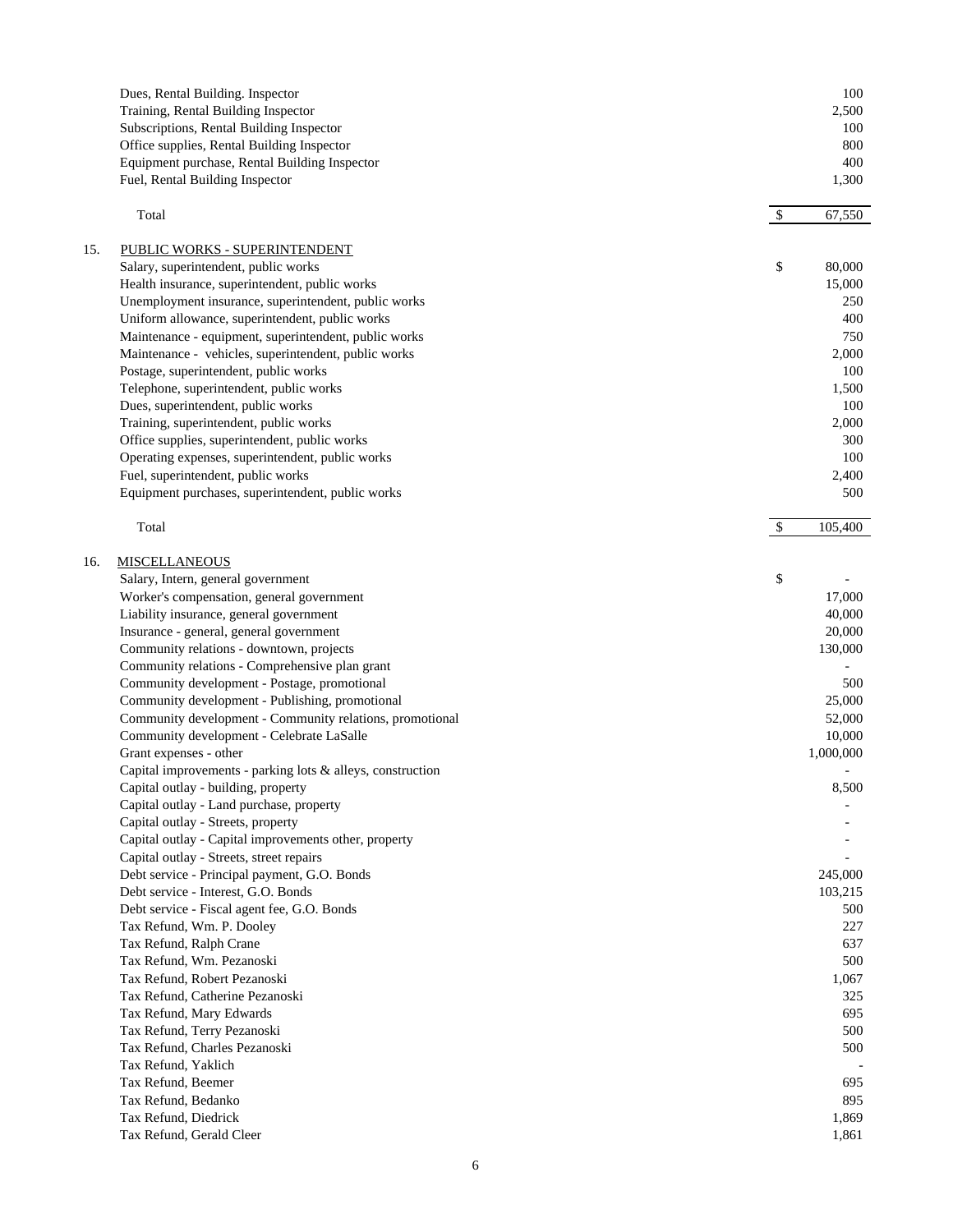| Tax Refund, Carus Corporation<br>Tax Refund, Investment Planning<br>Tax Refund, Mertel Investment Co.<br>Tax Refund, Kelly Family<br>Transfer to Playground and Recreation Fund<br>Transfer to 2010 Recovery Bond Fund<br>Transfer to 2001 Library Bond Fund | 137<br>1,791<br>1,140<br>1,082<br>120,000<br>65,085<br>3,500 |
|--------------------------------------------------------------------------------------------------------------------------------------------------------------------------------------------------------------------------------------------------------------|--------------------------------------------------------------|
| <b>Transfer to Other Funds</b>                                                                                                                                                                                                                               | 2,600                                                        |
| Total                                                                                                                                                                                                                                                        | 1,856,821<br>\$                                              |
| TOTAL GENERAL FUND APPROPRIATIONS                                                                                                                                                                                                                            | 8,406,713                                                    |
| <b>ESTIMATED REVENUE:</b>                                                                                                                                                                                                                                    |                                                              |
| Property tax, general                                                                                                                                                                                                                                        | \$<br>350,000                                                |
| Property tax, bonds                                                                                                                                                                                                                                          | 340,988                                                      |
| Property tax, pensions                                                                                                                                                                                                                                       | 888,360                                                      |
| Property tax, road & bridge                                                                                                                                                                                                                                  | 61,000                                                       |
| Replacement tax, pensions                                                                                                                                                                                                                                    | 25,000                                                       |
| School Resource Partnership                                                                                                                                                                                                                                  | 37,500                                                       |
| Utility tax                                                                                                                                                                                                                                                  | 1,600,000                                                    |
| CDAP comprehensive plan                                                                                                                                                                                                                                      |                                                              |
| State income tax                                                                                                                                                                                                                                             | 925,000                                                      |
| <b>Grant Income</b>                                                                                                                                                                                                                                          | 1,000,000                                                    |
| Sales tax                                                                                                                                                                                                                                                    | 1,600,000                                                    |
| Hotel/motel tax                                                                                                                                                                                                                                              |                                                              |
|                                                                                                                                                                                                                                                              | 3,200                                                        |
| Liquor licenses                                                                                                                                                                                                                                              | 28,000                                                       |
| Vehicle licenses, taxi                                                                                                                                                                                                                                       | 300                                                          |
| <b>Business licenses</b>                                                                                                                                                                                                                                     | 9,000                                                        |
| Animal licenses                                                                                                                                                                                                                                              | 800                                                          |
| Franchise fees                                                                                                                                                                                                                                               | 115,000                                                      |
| Pull tab licenses                                                                                                                                                                                                                                            | 3,000                                                        |
| Gaming revenue                                                                                                                                                                                                                                               | 130,000                                                      |
| Sand mining revenue                                                                                                                                                                                                                                          | 75,000                                                       |
| Occupational licenses                                                                                                                                                                                                                                        | 2,000                                                        |
| Other licenses                                                                                                                                                                                                                                               | 15,000                                                       |
| Building and electrical permits                                                                                                                                                                                                                              | 15,000                                                       |
| Rental inspection fees                                                                                                                                                                                                                                       | 33,500                                                       |
| Plumbing inspection fees                                                                                                                                                                                                                                     | 1,000                                                        |
| State/street maintenance                                                                                                                                                                                                                                     | 20,000                                                       |
| Court fines                                                                                                                                                                                                                                                  | 60,000                                                       |
| Interest income- NOW account                                                                                                                                                                                                                                 | 10,000                                                       |
| Interest - IL Publ. Treas.                                                                                                                                                                                                                                   | 250                                                          |
| Drug Enforcement Revenue                                                                                                                                                                                                                                     | 50,000                                                       |
| Fire service income                                                                                                                                                                                                                                          |                                                              |
| Sale of public property                                                                                                                                                                                                                                      |                                                              |
| Miscellaneous income                                                                                                                                                                                                                                         | 110,000                                                      |
| COPS - Fast grant                                                                                                                                                                                                                                            |                                                              |
| Assistance to Fire Fighters Grant                                                                                                                                                                                                                            |                                                              |
| Police special grant                                                                                                                                                                                                                                         |                                                              |
| Recovery Bond reimbursement                                                                                                                                                                                                                                  | 15,000                                                       |
| State traffic signal refund                                                                                                                                                                                                                                  |                                                              |
| Capital lease proceeds                                                                                                                                                                                                                                       | 25,000                                                       |
| Transfer from Garbage Fund                                                                                                                                                                                                                                   |                                                              |
| Transfer from Water Fund                                                                                                                                                                                                                                     | 500,000                                                      |
| TOTAL ESTIMATED GENERAL FUND REVENUE                                                                                                                                                                                                                         | \$<br>8,048,898                                              |
|                                                                                                                                                                                                                                                              |                                                              |
| ESTIMATED DECREASE IN FUND EQUITY                                                                                                                                                                                                                            | \$<br>(357, 815)                                             |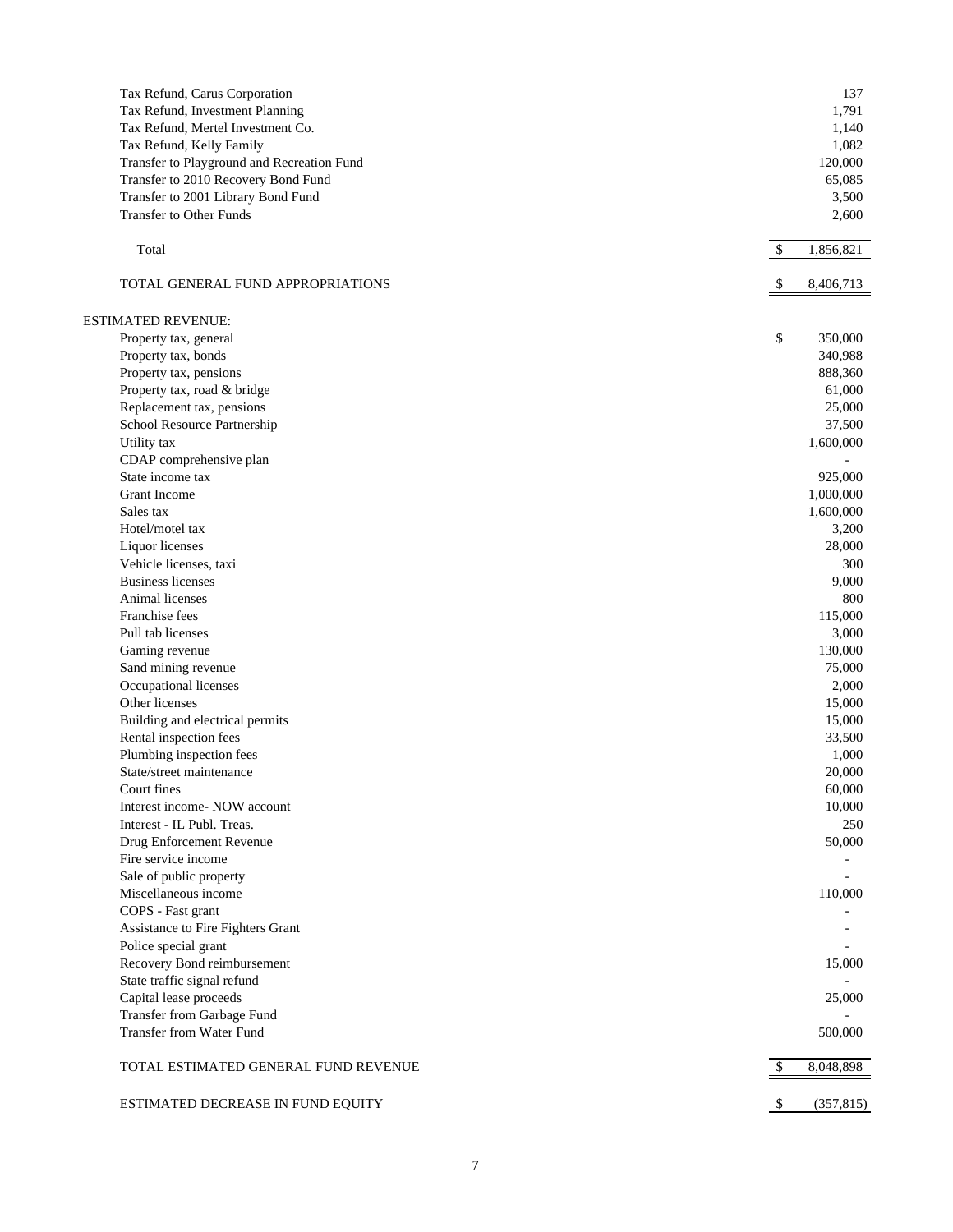## B. AUDIT FUND

### APPROPRIATIONS:

| Audit, accounting services                                                | \$           | 27,500             |
|---------------------------------------------------------------------------|--------------|--------------------|
| TOTAL AUDIT FUND APPROPRIATIONS                                           | $\sqrt{2}$   | 27,500             |
| <b>ESTIMATED REVENUE:</b>                                                 |              |                    |
| Property tax                                                              | \$           | 27,500             |
| TOTAL ESTIMATED AUDIT FUND REVENUE                                        | \$           | 27,500             |
| ESTIMATED INCREASE IN FUND EQUITY                                         | \$           |                    |
| C. GARBAGE FUND                                                           |              |                    |
| APPROPRIATIONS:                                                           |              |                    |
| Garbage service charges<br>Contingency<br><b>Transfer to General Fund</b> | \$           | 600,000            |
| TOTAL GARBAGE FUND APPROPRIATIONS                                         | $\sqrt{3}$   | 600,000            |
| <b>ESTIMATED REVENUE:</b>                                                 |              |                    |
| Garbage charges<br>Delinquent charges                                     | \$           | 600,000<br>400     |
| TOTAL ESTIMATED GARBAGE FUND REVENUE                                      | \$           | 600,400            |
| ESTIMATED INCREASE IN FUND EQUITY                                         |              | 400                |
| D. MOTOR FUEL TAX FUND                                                    |              |                    |
| APPROPRIATIONS:                                                           |              |                    |
| Construction, capital outlay - streets<br>Interfund operating transfer    | \$           | 126,130<br>113,870 |
| TOTAL MOTOR FUEL TAX FUND APPROPRIATIONS                                  | \$           | 240,000            |
| <b>ESTIMATED REVENUE:</b>                                                 |              |                    |
| State of Illinois street maintenance                                      | \$           | 240,000            |
| TOTAL ESTIMATED MOTOR FUEL TAX FUND REVENUE                               | $\mathbb{S}$ | 240,000            |
| ESTIMATED INCREASE IN FUND EQUITY                                         | S            |                    |
|                                                                           |              |                    |

## E. MUNICIPAL RETIREMENT FUND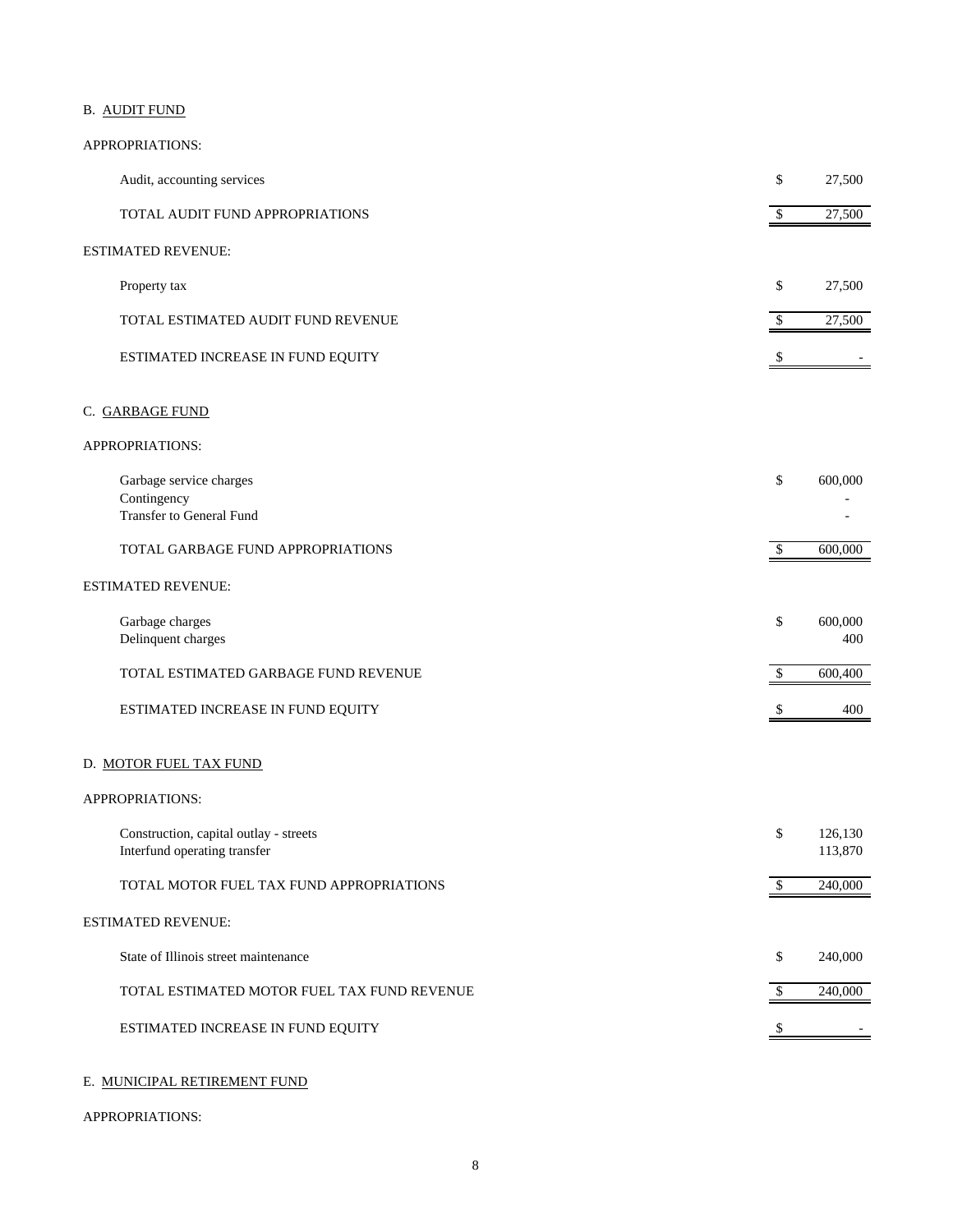| Retirement contribution - employer                                                                                                                                                                                                                                                                                                                                                                                                                                                                                                                                                                                                                                                                         | \$            | 160,000                                                                                                                                       |
|------------------------------------------------------------------------------------------------------------------------------------------------------------------------------------------------------------------------------------------------------------------------------------------------------------------------------------------------------------------------------------------------------------------------------------------------------------------------------------------------------------------------------------------------------------------------------------------------------------------------------------------------------------------------------------------------------------|---------------|-----------------------------------------------------------------------------------------------------------------------------------------------|
| TOTAL MUNICIPAL RETIREMENT FUND APPROPRIATIONS                                                                                                                                                                                                                                                                                                                                                                                                                                                                                                                                                                                                                                                             | \$            | 160,000                                                                                                                                       |
| ESTIMATED REVENUE:                                                                                                                                                                                                                                                                                                                                                                                                                                                                                                                                                                                                                                                                                         |               |                                                                                                                                               |
| Property Tax<br>Replacement Tax                                                                                                                                                                                                                                                                                                                                                                                                                                                                                                                                                                                                                                                                            | \$            | 20,000<br>120,000                                                                                                                             |
| TOTAL ESTIMATED MUNICIPAL RETIREMENT FUND REVENUE                                                                                                                                                                                                                                                                                                                                                                                                                                                                                                                                                                                                                                                          | \$            | 140,000                                                                                                                                       |
| ESTIMATED DECREASE IN FUND EQUITY                                                                                                                                                                                                                                                                                                                                                                                                                                                                                                                                                                                                                                                                          |               | (20,000)                                                                                                                                      |
| F. PLAYGROUND AND RECREATION FUND                                                                                                                                                                                                                                                                                                                                                                                                                                                                                                                                                                                                                                                                          |               |                                                                                                                                               |
| APPROPRIATIONS:                                                                                                                                                                                                                                                                                                                                                                                                                                                                                                                                                                                                                                                                                            |               |                                                                                                                                               |
| Salaries - regular, park and recreation<br>Salaries - swimming pool, park and recreation<br>Unemployment insurance, park and recreation<br>Social security contributions, park and recreation<br>Programs, park and recreation<br>Postage, park and recreation<br>Telephone, park and recreation<br>Training, park and recreation<br>Utilities, park and recreation<br>Maintenance supplies - pool, park and recreation<br>Maintenance supplies - parks, park and recreation<br>Office supplies, park and recreation<br>Concessions, park and recreation<br>Capital improvements, park and recreation<br>Miscellaneous expense, park and recreation<br>TOTAL PLAYGROUND AND RECREATION FUND APPROPRIATIONS | \$<br>-S      | 40.800<br>104,000<br>1,500<br>9,600<br>6,250<br>225<br>1,512<br>3,500<br>230<br>2,100<br>20,000<br>250<br>8,500<br>18,250<br>1,620<br>218,337 |
| <b>ESTIMATED REVENUE:</b>                                                                                                                                                                                                                                                                                                                                                                                                                                                                                                                                                                                                                                                                                  |               |                                                                                                                                               |
| Property tax<br>Swimming pool fees<br>Program fees<br>Concessions income<br><b>Transfer from General Fund</b><br>Miscellaneous income                                                                                                                                                                                                                                                                                                                                                                                                                                                                                                                                                                      | \$            | 82,800<br>30,000<br>3,290<br>8,000<br>120,000<br>2,020                                                                                        |
| TOTAL ESTIMATED PLAYGROUND AND RECREATION FUND REVENUE                                                                                                                                                                                                                                                                                                                                                                                                                                                                                                                                                                                                                                                     | $\mathcal{S}$ | 246,110                                                                                                                                       |
| ESTIMATED INCREASE IN FUND EQUITY                                                                                                                                                                                                                                                                                                                                                                                                                                                                                                                                                                                                                                                                          | \$            | 27,773                                                                                                                                        |
| G. SCHOOL CROSSING GUARD FUND                                                                                                                                                                                                                                                                                                                                                                                                                                                                                                                                                                                                                                                                              |               |                                                                                                                                               |
| APPROPRIATIONS:                                                                                                                                                                                                                                                                                                                                                                                                                                                                                                                                                                                                                                                                                            |               |                                                                                                                                               |
| Salaries, crossing guards<br>Unemployment insurance, crossing guards                                                                                                                                                                                                                                                                                                                                                                                                                                                                                                                                                                                                                                       | \$            | 24,000<br>250                                                                                                                                 |
| TOTAL CROSSING GUARD FUND APPROPRIATIONS                                                                                                                                                                                                                                                                                                                                                                                                                                                                                                                                                                                                                                                                   |               | 24,250                                                                                                                                        |
|                                                                                                                                                                                                                                                                                                                                                                                                                                                                                                                                                                                                                                                                                                            |               |                                                                                                                                               |

### ESTIMATED REVENUE: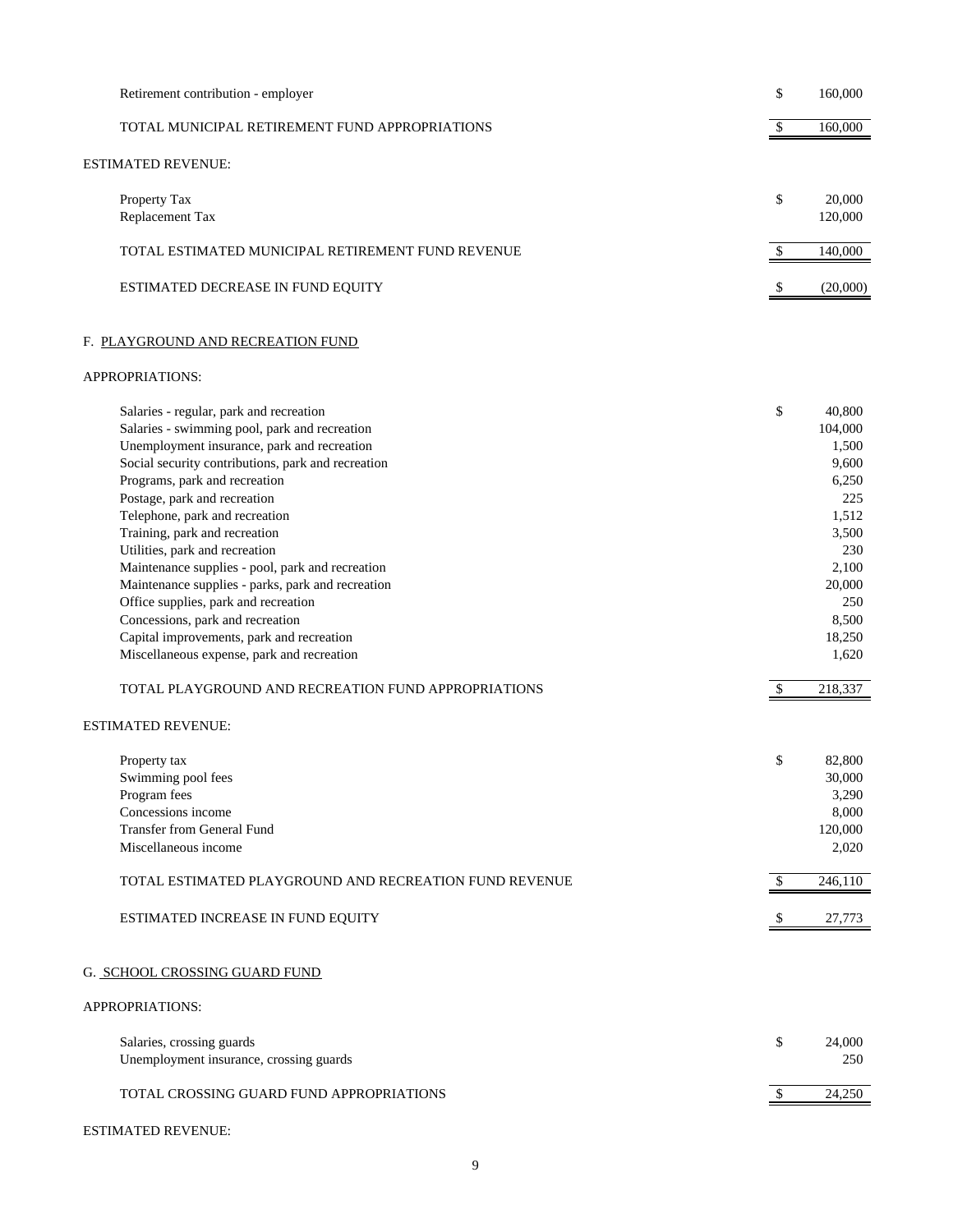| Property tax<br>Replacement Tax Revenue                                                                                                                                                                                                                                                                                                                                                                                                                 | \$       | ÷,<br>25,000                                                                      |
|---------------------------------------------------------------------------------------------------------------------------------------------------------------------------------------------------------------------------------------------------------------------------------------------------------------------------------------------------------------------------------------------------------------------------------------------------------|----------|-----------------------------------------------------------------------------------|
| TOTAL ESTIMATED CROSSING GUARD FUND REVENUE                                                                                                                                                                                                                                                                                                                                                                                                             | \$       | 25,000                                                                            |
| ESTIMATED INCREASE IN FUND EQUITY                                                                                                                                                                                                                                                                                                                                                                                                                       |          | 750                                                                               |
| H. SOCIAL SECURITY FUND                                                                                                                                                                                                                                                                                                                                                                                                                                 |          |                                                                                   |
| APPROPRIATIONS:                                                                                                                                                                                                                                                                                                                                                                                                                                         |          |                                                                                   |
| Social security contributions                                                                                                                                                                                                                                                                                                                                                                                                                           | \$       | 135,000                                                                           |
| TOTAL SOCIAL SECURITY FUND APPROPRIATIONS                                                                                                                                                                                                                                                                                                                                                                                                               | \$       | 135,000                                                                           |
| <b>ESTIMATED REVENUE:</b>                                                                                                                                                                                                                                                                                                                                                                                                                               |          |                                                                                   |
| Property tax<br>Replacement tax                                                                                                                                                                                                                                                                                                                                                                                                                         | \$       | 80,000<br>75,000                                                                  |
| TOTAL ESTIMATED SOCIAL SECURITY FUND REVENUE                                                                                                                                                                                                                                                                                                                                                                                                            | \$       | 155,000                                                                           |
| ESTIMATED INCREASE IN FUND EQUITY                                                                                                                                                                                                                                                                                                                                                                                                                       | \$       | 20,000                                                                            |
| I. PUBLIC PARKS FUND<br>APPROPRIATIONS:                                                                                                                                                                                                                                                                                                                                                                                                                 |          |                                                                                   |
| Salaries, public parks<br>Unemployment insurance, public parks<br>Maintenance - vehicles, public parks<br>Maintenance service - other, public parks<br>Utilities, public parks<br>Maintenance supplies - equipment, public parks<br>Maintenance supplies - swimming pool, public parks<br>Operating supplies, public parks<br>Equipment, purchase, public parks<br>Capital improvements - other, public parks<br>TOTAL PUBLIC PARKS FUND APPROPRIATIONS | \$<br>\$ | 25,000<br>1,000<br>1,000<br>4,000<br>25,000<br>2,500<br>20,000<br>5,000<br>83,500 |
| <b>ESTIMATED REVENUE:</b>                                                                                                                                                                                                                                                                                                                                                                                                                               |          |                                                                                   |
| Property tax<br>Replacement tax revenue                                                                                                                                                                                                                                                                                                                                                                                                                 | \$       | 80,000                                                                            |
| TOTAL ESTIMATED PUBLIC PARKS FUND REVENUE                                                                                                                                                                                                                                                                                                                                                                                                               | \$       | 80,000                                                                            |
| ESTIMATED DECREASE IN FUND EQUITY                                                                                                                                                                                                                                                                                                                                                                                                                       | -S       | (3,500)                                                                           |
| J. PUBLIC LIBRARY FUND                                                                                                                                                                                                                                                                                                                                                                                                                                  |          |                                                                                   |

| Salaries - regular, public library | 197.089 |
|------------------------------------|---------|
| Health insurance, public library   | 35.400  |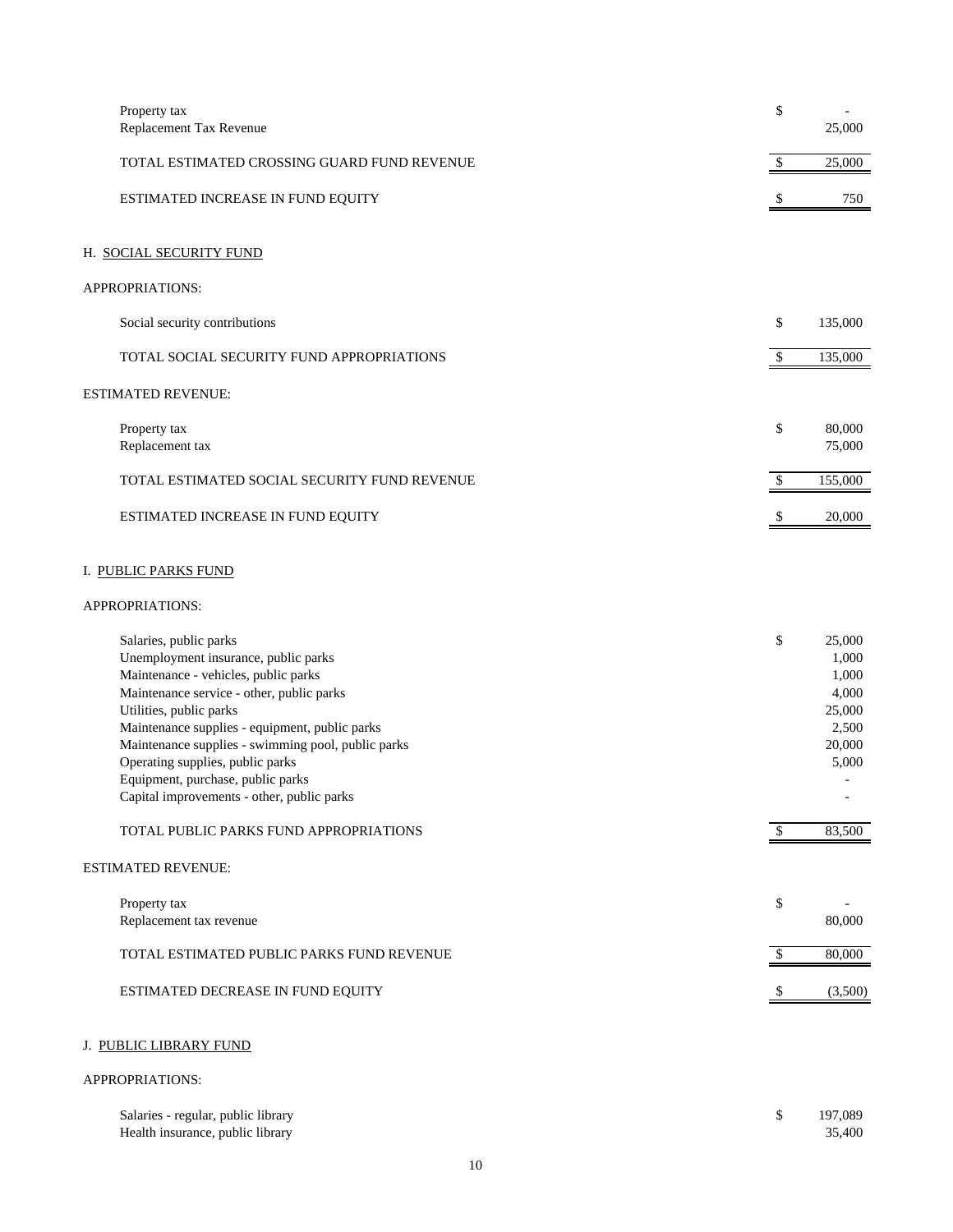| Unemployment insurance, public library<br>Maintenance service - building, public library<br>Maintenance service - equipment, public library<br>Professional services - computer, public library<br>Telephone, public library<br>Books and periodicals, public library<br>Public relations, public library<br>Office supplies, public library<br>Equipment purchase, public library<br>Miscellaneous expense, public library |               | 1,800<br>26,175<br>2,450<br>15,307<br>2,500<br>30,000<br>174<br>5,000<br>2,000<br>2,175 |
|-----------------------------------------------------------------------------------------------------------------------------------------------------------------------------------------------------------------------------------------------------------------------------------------------------------------------------------------------------------------------------------------------------------------------------|---------------|-----------------------------------------------------------------------------------------|
| TOTAL PUBLIC LIBRARY FUND APPROPRIATIONS                                                                                                                                                                                                                                                                                                                                                                                    | $\mathcal{S}$ | 320,070                                                                                 |
| ESTIMATED REVENUE:                                                                                                                                                                                                                                                                                                                                                                                                          |               |                                                                                         |
| Property tax<br>Grants<br>Interest income<br>Miscellaneous income                                                                                                                                                                                                                                                                                                                                                           | \$            | 210,000<br>199,850<br>1,800<br>9,000                                                    |
| TOTAL ESTIMATED PUBLIC LIBRARY FUND REVENUE                                                                                                                                                                                                                                                                                                                                                                                 | <sup>\$</sup> | 420,650                                                                                 |
| ESTIMATED DECREASE IN FUND EQUITY                                                                                                                                                                                                                                                                                                                                                                                           |               | 100,580                                                                                 |
| K. EMERGENCY TELEPHONE SYSTEM FUND                                                                                                                                                                                                                                                                                                                                                                                          |               |                                                                                         |
| APPROPRIATIONS:                                                                                                                                                                                                                                                                                                                                                                                                             |               |                                                                                         |
| Maintenance service, emergency telephone system<br>Telephone, emergency telephone system<br>Equipment purchases, emergency telephone system<br>Miscellaneous expense, emergency telephone system                                                                                                                                                                                                                            | \$            | 50,000<br>10,500<br>20,000                                                              |
| TOTAL EMERGENCY TELEPHONE SYSTEM FUND APPROPRIATIONS                                                                                                                                                                                                                                                                                                                                                                        | $\mathcal{S}$ | 80,500                                                                                  |
| <b>ESTIMATED REVENUE:</b>                                                                                                                                                                                                                                                                                                                                                                                                   |               |                                                                                         |
| Charges for services                                                                                                                                                                                                                                                                                                                                                                                                        | \$            | 90.000                                                                                  |
| TOTAL ESTIMATED EMERGENCY TELEPHONE SYSTEM FUND REVENUE                                                                                                                                                                                                                                                                                                                                                                     | \$            | 90,000                                                                                  |
| ESTIMATED INCREASE IN FUND EQUITY                                                                                                                                                                                                                                                                                                                                                                                           | \$            | 9,500                                                                                   |
| <b>LASALLE AMBULANCE SERVICE</b><br>L.                                                                                                                                                                                                                                                                                                                                                                                      |               |                                                                                         |
| APPROPRIATIONS:                                                                                                                                                                                                                                                                                                                                                                                                             |               |                                                                                         |
| Contractual services, ambulance service<br>Salaries, ambulance service<br>Medical supplies, ambulance<br>Maintenance - equipment, ambulance<br>Operating expenses, ambulance<br>Office supplies, ambulance<br>Equipment purchase, ambulance<br>Vehicle purchase, ambulance<br>Community Relations, grants, ambulance                                                                                                        | \$            | 35,000<br>383,700<br>20,000<br>6,000<br>5,000<br>300<br>10,000<br>175,000<br>1,800      |
| TOTAL LASALLE AMBULANCE SERVICE APPROPRIATIONS                                                                                                                                                                                                                                                                                                                                                                              | $\sqrt{3}$    | 636,800                                                                                 |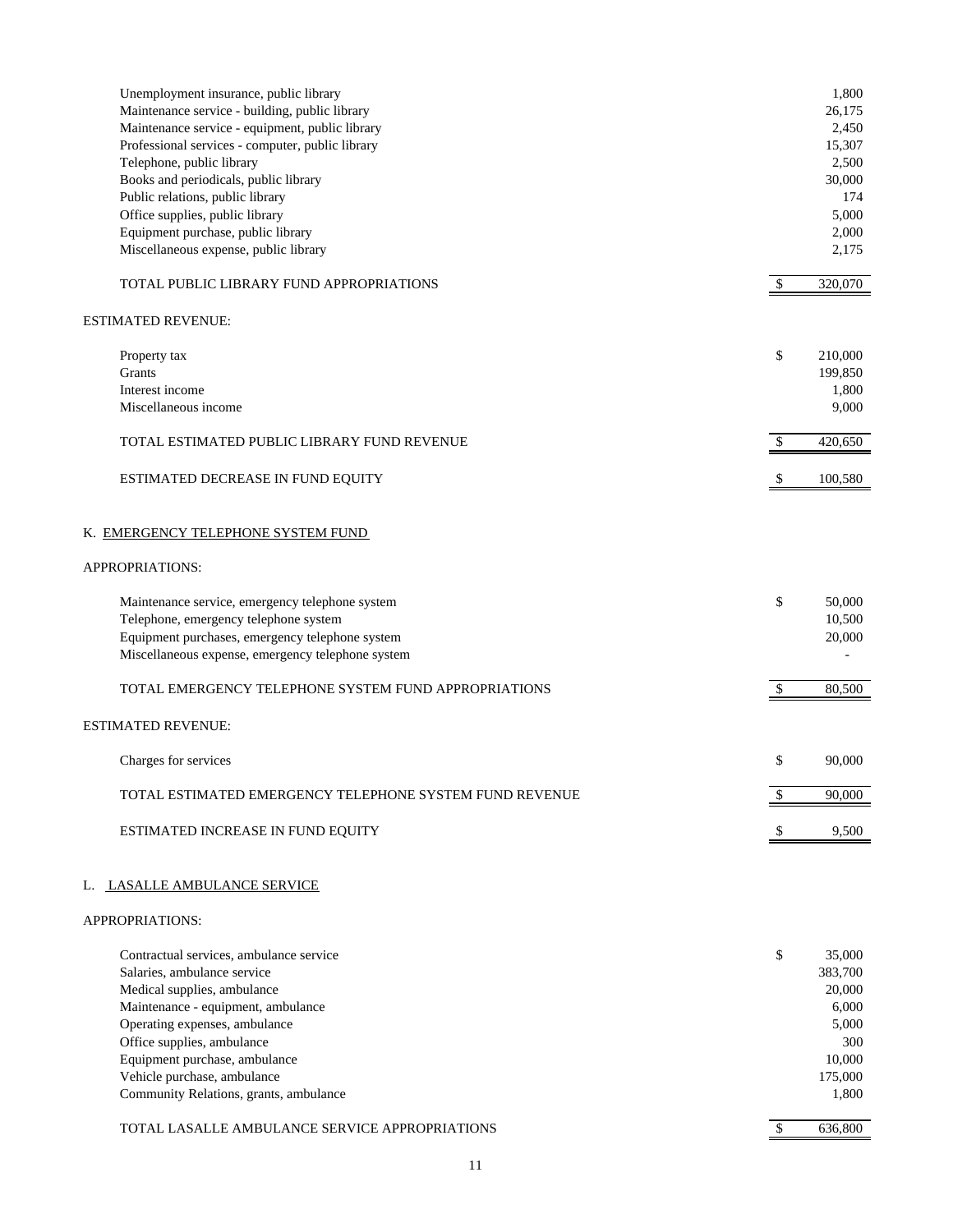#### ESTIMATED REVENUE:

| Ambulance grant                                                   | \$                      |         |
|-------------------------------------------------------------------|-------------------------|---------|
| Ambulance service income<br>Ambulance overpayment refunded        |                         | 640,000 |
| TOTAL ESTIMATED LASALLE AMBULANCE SERVICE REVENUE                 | $\sqrt[6]{\frac{1}{2}}$ | 640,000 |
|                                                                   |                         |         |
| ESTIMATED INCREASE IN FUND EQUITY                                 | \$                      | 3,200   |
| M. ROTARY PARK PROJECT FUND                                       |                         |         |
| APPROPRIATIONS:                                                   |                         |         |
| Engineering/OSLAD Grant/Phase II                                  | \$                      |         |
| Grant writing fees                                                |                         |         |
| Rotary Park Development/OSLAD Grant/Phase II<br>Principal payment |                         | 425,000 |
|                                                                   |                         |         |
| TOTAL ROTARY PARK PROJECT FUND APPROPRIATIONS                     | $\mathcal{S}$           | 425,000 |
| <b>ESTIMATED REVENUE:</b>                                         |                         |         |
| Foundation Contribution                                           | \$                      | 25,000  |
| <b>OSLAD</b> Grant                                                |                         | 400,000 |
| <b>Loan Proceeds</b>                                              |                         |         |
| TOTAL ESTIMATED ROTARY PARK PROJECT FUND REVENUE                  | <sup>\$</sup>           | 425,000 |
| ESTIMATED INCREASE IN FUND EQUITY                                 |                         |         |
| N. <u>REVOLVING FUND</u>                                          |                         |         |
| APPROPRIATIONS:                                                   |                         |         |
| Operating expense, revolving fund                                 | \$                      |         |
| TOTAL REVOLVING FUND APPROPRIATIONS                               | S                       |         |
| <b>ESTIMATED REVENUE:</b>                                         |                         |         |
| Interest income - Sasso                                           | \$                      |         |
| Interest income - Safe-Rite                                       |                         |         |
| Interest income - NOW account                                     |                         |         |
| TOTAL ESTIMATED REVOLVING FUND REVENUE                            |                         |         |
| ESTIMATED INCREASE IN FUND EQUITY                                 |                         |         |
| O. 2002 ALTERNATE BOND AND INTEREST FUND                          |                         |         |
| APPROPRIATIONS:                                                   |                         |         |
|                                                                   |                         |         |

| Principal payment | 95,000 |
|-------------------|--------|
| Interest payment  | 18.870 |
| Fiscal agent fee  | -      |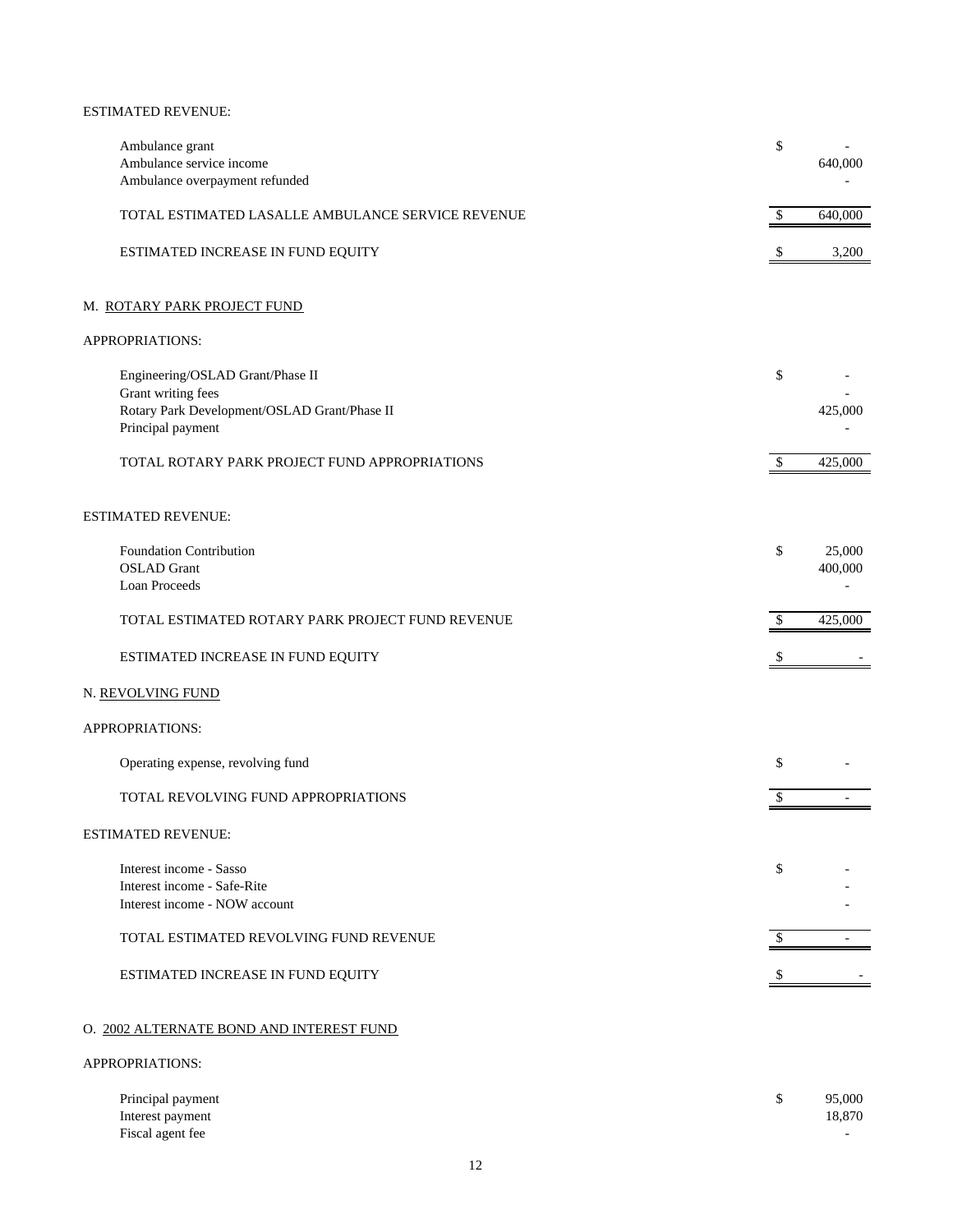| TOTAL 2002 ALTERNATE BOND AND INTEREST FUND APPROPRIATIONS          | \$                        | 113,870                  |
|---------------------------------------------------------------------|---------------------------|--------------------------|
| <b>ESTIMATED REVENUE:</b>                                           |                           |                          |
| Interfund operating transfer                                        | \$                        | 113,870                  |
| TOTAL ESTIMATED 2002 ALTERNATE BOND AND INTEREST FUND REVENUE       | $\mathbb{S}$              | 113,870                  |
| ESTIMATED INCREASE IN FUND EQUITY                                   | $\boldsymbol{\mathsf{S}}$ |                          |
| P. 2010 ROTARY PARK BOND FUND                                       |                           |                          |
| APPROPRIATIONS:                                                     |                           |                          |
| Principal payment<br>Interest payment<br>Fiscal agent fees          | \$                        | 405,000<br>19,703<br>750 |
| TOTAL 2010 ROTARY PARK BOND FUND APPROPRIATIONS                     | $\mathbb{S}$              | 425,453                  |
| <b>ESTIMATED REVENUE:</b>                                           |                           |                          |
| Property tax<br>Transfer from T.I.F. III                            | \$                        | 270,101<br>150,000       |
| TOTAL ESTIMATED 2010 ROTARY PARK BOND FUND REVENUE                  | \$                        | 420,101                  |
| ESTIMATED DECREASE IN FUND EQUITY                                   | \$                        | (5,352)                  |
| Q. 2010 RECOVERY BOND FUND                                          |                           |                          |
| APPROPRIATIONS:                                                     |                           |                          |
| Principal payment<br>Interest payment<br>Fiscal agent fees          | \$                        | 30,000<br>34,285<br>800  |
| TOTAL 2010 RECOVERY BOND FUND APPROPRIATIONS                        | \$                        | 65,085                   |
| <b>ESTIMATED REVENUE:</b>                                           |                           |                          |
| Transfer from general fund                                          | \$                        | 65,085                   |
| TOTAL ESTIMATED 2010 RECOVERY BOND FUND REVENUE                     | \$                        | 65,085                   |
| ESTIMATED INCREASE IN FUND EQUITY                                   | \$                        |                          |
| R. 2008 CAPITAL OBLIGATION BOND AND INTEREST FUND                   |                           |                          |
| APPROPRIATIONS:                                                     |                           |                          |
| Principal payment<br>Interest payment<br>Fiscal agent fees          | \$                        | 105,000<br>18,233<br>500 |
| TOTAL 2008 CAPITAL OBLIGATION BOND AND INTEREST FUND APPROPRIATIONS | $\mathbb{S}$              | 123,733                  |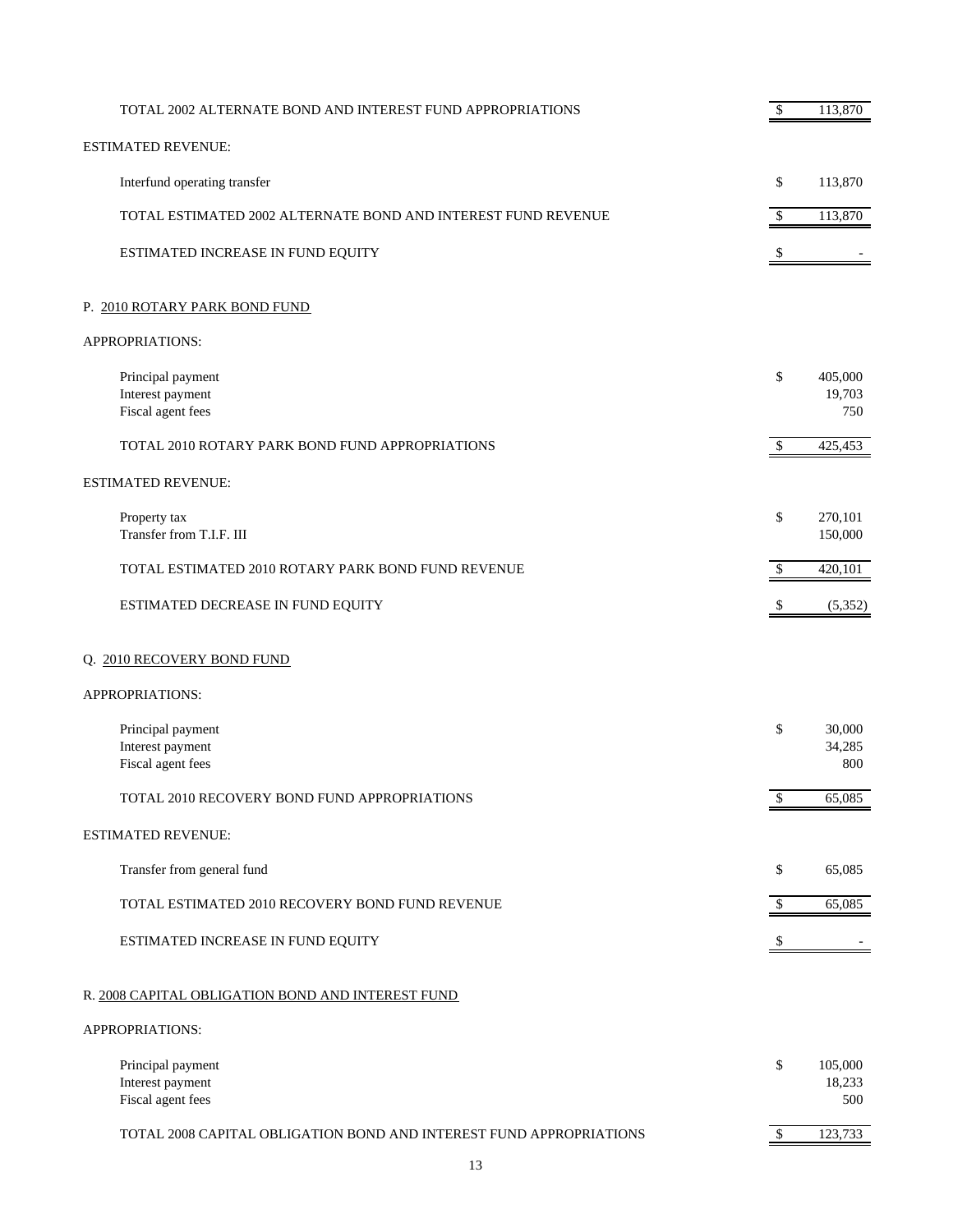#### ESTIMATED REVENUE

| Property tax<br>Transfer from general fund                             | \$            | 121,211<br>2,600         |
|------------------------------------------------------------------------|---------------|--------------------------|
| TOTAL ESTIMATED 2008 CAPITAL OBLIGATION BOND AND INTEREST FUND REVENUE | $\mathcal{S}$ | 123,811                  |
| ESTIMATED INCREASE IN FUND EQUITY                                      | \$            | 78                       |
| S. 2001 LIBRARY BOND FUND                                              |               |                          |
| APPROPRIATIONS:                                                        |               |                          |
| Principal payment<br>Interest payment<br>Fiscal agent fee              | \$            | 145,000<br>40,125<br>500 |
| <b>TOTAL LIBRARY BOND FUND APPROPRIATIONS</b>                          | -S            | 185,625                  |
| <b>ESTIMATED REVENUE:</b>                                              |               |                          |
| Property tax<br><b>Transfer from General Fund</b>                      | \$            | 182,406<br>3,500         |
| TOTAL ESTIMATED LIBRARY BOND FUND REVENUE                              |               | 185,906                  |
| ESTIMATED INCREASE IN FUND EQUITY                                      |               | 281                      |

## T. WATERWORKS FUND

| Salaries - clerical, water department           | \$<br>38,000 |
|-------------------------------------------------|--------------|
| Salaries - foreman, water department            | 60,000       |
| Salaries - laborers, water department           | 318,000      |
| Salaries - laborers, pump station               | 125,000      |
| Salaries - foreman, pump station                | 75,000       |
| Salaries overtime - clerical, water department  | 5,000        |
| Salaries overtime - foreman, water department   | 8,000        |
| Salaries overtime - laborers, water department  | 30,000       |
| Salaries overtime - laborers, pump station      | 35,000       |
| Salaries overtime - foreman, pump station       | 10,000       |
| Health insurance - clerical, water department   | 16,000       |
| Health insurance - laborers, water department   | 50,000       |
| Health insurance - laborers, pump station       | 35,000       |
| Unemployment insurance, water department        | 1,200        |
| Unemployment insurance, pump station            | 500          |
| Worker's compensation, water department         | 20,000       |
| Worker's compensation, pump station             | 13,000       |
| Social security contributions, water department | 32,000       |
| Social security contributions, pump station     | 17,000       |
| Retirement contributions, water department      | 50,000       |
| Retirement contributions, pump station          | 27,000       |
| Uniform allowance, water department             | 2,800        |
| Uniform allowance, clerical, water department   | 400          |
| Uniform allowance, pump station                 | 1,200        |
| Maintenance - building, water department        | 13,000       |
| Maintenance - building, pump station            | 6,500        |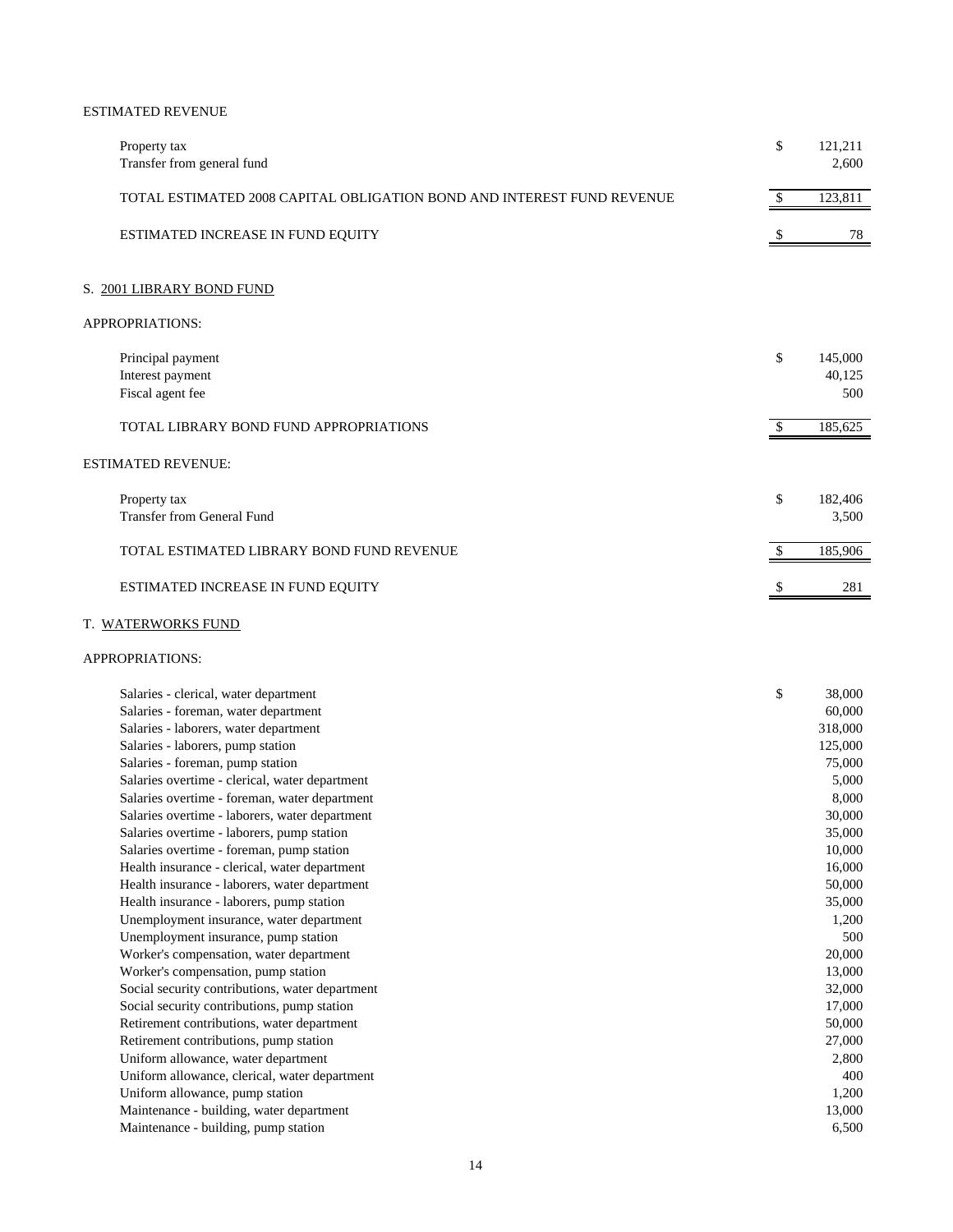| Maintenance - watermains, distribution system                  | 100,000         |
|----------------------------------------------------------------|-----------------|
| Maintenance - equipment, water department                      | 10,000          |
| Maintenance - equipment, pump station                          | 25,000          |
| Maintenance - water tower, pump station                        | 450,000         |
| Maintenance - well field, pump station                         | 100,000         |
| Maintenance - vehicle, water department                        | 4,000           |
| Maintenance - vehicle, pump station                            | 2,500           |
| Accounting service, water department                           | 12,000          |
| Engineering services, water department                         | 60,000          |
| Engineering services, pump station                             |                 |
| Other professional services, water department                  | 2.000           |
| Other professional services, pump station                      | 10,000          |
| Postage, water department                                      | 35,000          |
| Postage, pump station                                          | 100             |
| Telephone, water department                                    | 2,200           |
| Telephone, pump station                                        | 2,800           |
| Remote read utility account, water department                  | 2,000           |
| Publishing, pump station                                       | 1,000           |
| Training, water department                                     | 3,000           |
| Training, pump station                                         | 2,000           |
| Subscriptions, pump station                                    | 350             |
| Utilities, water department                                    | 3,200           |
| Utilities, pump station                                        | 230,000         |
| Liability insurance, water department                          | 23,000          |
| Liability insurance, pump station                              | 12,000          |
| Rentals, water department                                      | 500             |
| Maintenance supplies - granular materials, distribution system | 5,000           |
| Maintenance supplies - water hydrants, water department        | 1,500           |
| Maintenance supplies - water meters, water department          | 10,000          |
| Office supplies, water department                              | 3,000           |
| Office supplies, pump station                                  | 500             |
| Merchant service fee, water billing                            | 9,000           |
| Operating supplies, water department                           | 2,000           |
| Operating supplies, pump station                               | 1,500           |
| Operating expenses, water department                           | 1,000           |
| Operating expenses, pump station                               | 1,000           |
| Small tools, water department                                  | 5,000           |
| Small tools, pump station                                      | 1,000           |
| Fuel, water department                                         | 13,000          |
| Fuel, pump department                                          | 6,000           |
| Chemicals, pump station                                        | 40,000          |
| Operating supplies - lab, pump station                         | 3,000           |
| Principal payment                                              | 275,000         |
| Fiscal agent fee                                               | 500             |
| Equipment purchase, water department                           | 80,000          |
| Equipment purchase, pump station                               | 10,000          |
| Vehicle purchase, water department                             | 75,000          |
| Hydrant purchase, water department                             | 5,000           |
| Capital outlay / remote read program, water department         | 10,000          |
| Capital outlay / water plant, pump station                     |                 |
| Utility tax, water department                                  | 120,000         |
| Miscellaneous expense, water department                        |                 |
| Interest, water department                                     | 80,663          |
| Transfer to General Fund                                       | 500,000         |
| TOTAL WATERWORKS FUND APPROPRIATIONS                           | 3,340,913<br>\$ |
|                                                                |                 |
|                                                                |                 |

## ESTIMATED REVENUE:

| Utility tax              | 120,000   |
|--------------------------|-----------|
| Water sales, residential | 1,600,000 |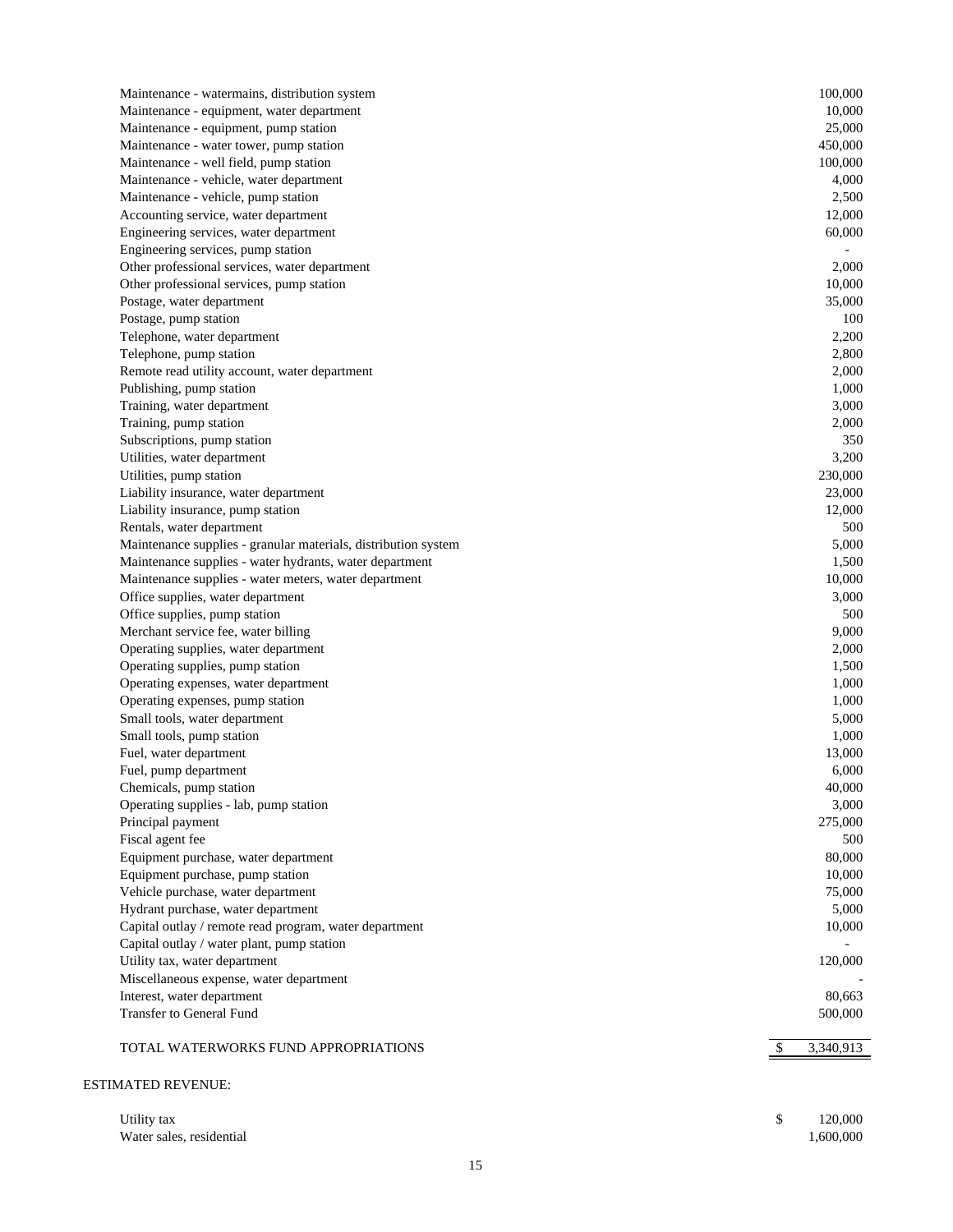| Water sales, commercial                 | 190,000                  |
|-----------------------------------------|--------------------------|
| Water sales, industrial                 | 1,200,000                |
| Water taps                              | 7.000                    |
| Water improvements - Carus              | $\overline{\phantom{0}}$ |
| Service charge, labor (delinquents)     | 15,000                   |
| Delinquent charges                      | 15,000                   |
| Miscellaneous income                    | 10,000                   |
| Transfer from T.I.F. III                | 250,000                  |
| Loan proceeds                           |                          |
|                                         |                          |
| TOTAL ESTIMATED WATERWORKS FUND REVENUE | 3,407,000                |
|                                         |                          |
| ESTIMATED INCREASE IN FUND EQUITY       | \$<br>66,087             |
|                                         |                          |

### U. SEWERAGE FUND

| Salaries regular, clerical, sewer                        | \$<br>40,000 |
|----------------------------------------------------------|--------------|
| Salaries regular, foreman, sewer                         | 65,000       |
| Salaries regular, laborer, sewer                         | 213,000      |
| Salaries overtime, clerical, sewer                       | 2,500        |
| Salaries overtime, foreman, sewer                        | 10,000       |
| Salaries overtime, laborer, sewer                        | 20,000       |
| Health insurance - clerical, sewer                       | 11,000       |
| Health insurance - laborer, sewer                        | 65,000       |
| Unemployment insurance, sewer                            | 1,000        |
|                                                          | 18,000       |
| Worker's compensation, sewer                             |              |
| Social security contributions, sewer                     | 27,000       |
| Retirement contributions, sewer                          | 40,000       |
| Uniform allowance - laborer, sewer                       | 2,000        |
| Uniform allowance - clerical, sewer                      | 400          |
| Maintenance service - equipment, new sewer plant         | 25,000       |
| Maintenance service - equipment, sewer                   | 25,000       |
| Maintenance service - vehicles, sewer                    | 2,000        |
| Maintenance service - lab analysis, new sewer plant      | 15,000       |
| Maintenance service - lab analysis, sewer                | 12,000       |
| Maintenance service - sewer                              | 80,000       |
| Maintenance service - televising, sewer                  | 1,500        |
| Maintenance service - buildings/grounds, sewer           | 5,000        |
| Maintenance service - buildings/grounds, new sewer plant | 7,500        |
| Maintenance service - lift station, sewer                | 12,500       |
| Maintenance service - lab equipment, sewer               | 1,000        |
| Maintenance service - lab equipment, new sewer plant     | 750          |
| Accounting services, sewer                               | 12,000       |
| Engineering services, sewer                              | 40,000       |
| Permit fees, sewer                                       | 16,500       |
| Permit fees, new sewer plant                             | 7,500        |
| Legal service, sewer                                     | 10,000       |
| Postage, sewer                                           | 500          |
| Telephone, sewer                                         | 2,000        |
| Long-term control, sewer                                 | 40,000       |
| Publishing, sewer                                        | 500          |
| Dues, sewer                                              | 1,000        |
| Training, sewer                                          | 2,500        |
| Utilities, sewer                                         | 110,000      |
| Utilities, new sewer plant                               | 85,000       |
| Liability insurance, sewer                               | 35,000       |
| Rentals, sewer                                           | 1,000        |
| Maintenance supplies - building, sewer                   | 10,000       |
|                                                          |              |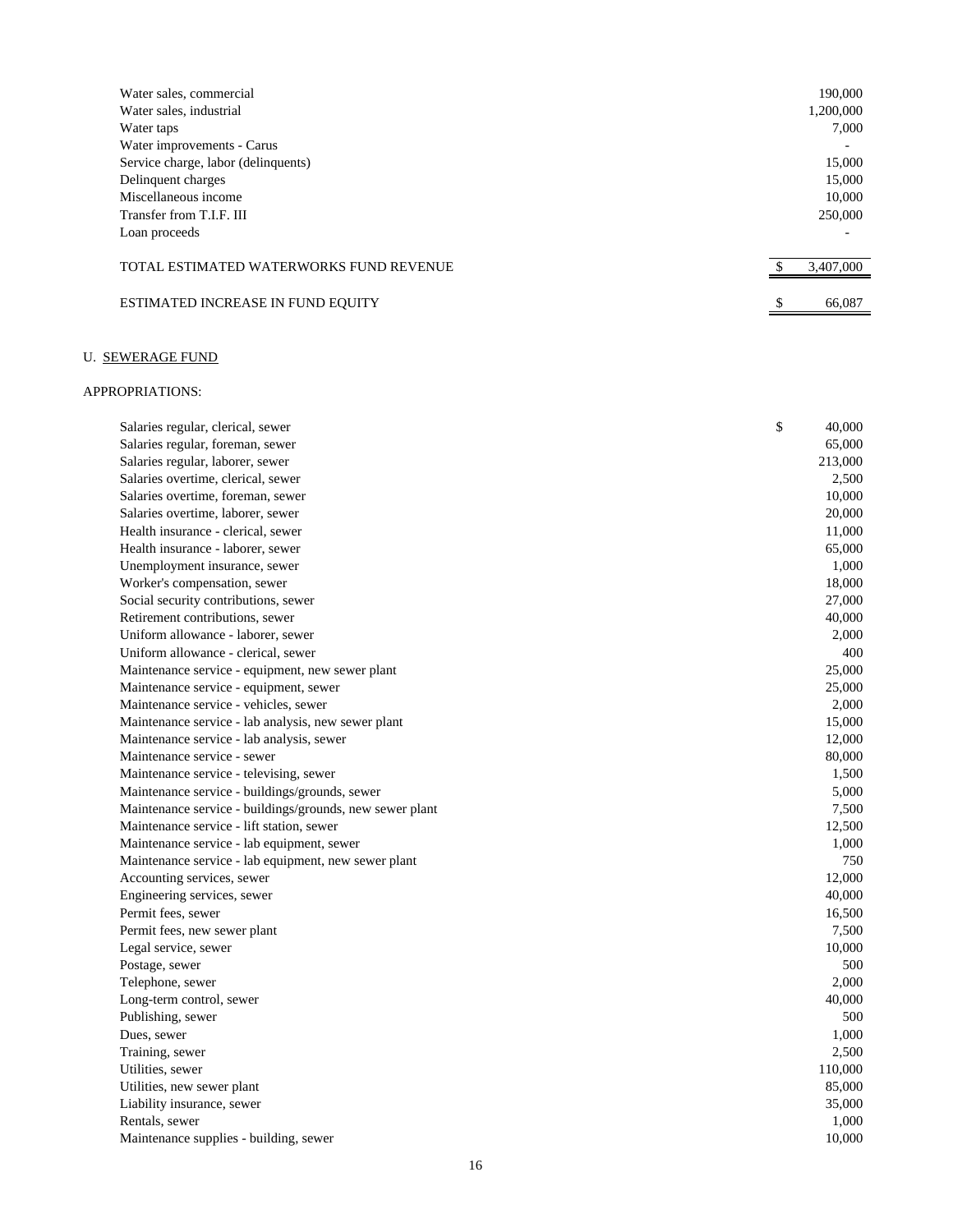| Maintenance supplies - building, new sewer                          | 5,000           |
|---------------------------------------------------------------------|-----------------|
| Maintenance supplies - equipment, new sewer                         | 10,000          |
| Maintenance supplies - equipment, sewer                             | 12,000          |
| Maintenance supplies - vehicle, sewer                               | 2,000           |
| Maintenance supplies - biosolids, sewer                             | 2,500           |
| Maintenance supplies - manhole, catch basin, sewer                  | 5,000           |
| Maintenance supplies - lift station, sewer                          | 5,000           |
| Maintenance supplies - sewer laboratory, sewer                      | 5,000           |
| Maintenance supplies - equipment, sewer laboratory, new sewer plant | 5,000           |
| Office supplies, sewer                                              | 7,500           |
| Operating supplies - general, sewer                                 | 2,000           |
| Operating expenses, sewer                                           | 3,000           |
| Operating supplies - chlorinating, sewer                            | 15,000          |
| Small tools, sewer                                                  | 1,000           |
| Fuel - vehicle, sewer                                               | 3,500           |
| Chemicals / waste water, sewer                                      | 5,000           |
| Chemicals / waste water, new sewer plant                            | 25,000          |
| Principal payment - 09 sewer plant                                  | 235,000         |
| Principal payment - IEPA Loan - 09 sewer plant                      | 586,182         |
| Interest payment - 09 sewer plant                                   | 39,150          |
| Principal payment - IEPA loan, sewer                                | 146,701         |
| Interest payment - IEPA loan, sewer                                 | 36,727          |
| Fiscal agent fee                                                    | 500             |
| Bank charges, sewer                                                 | 500             |
| Equipment purchases, sewer                                          | 25,000          |
| Equipment purchases, new sewer plant                                | 1,000           |
| Equipment replacement, sewer                                        | 5,000           |
| Capital improvements / other, sewer                                 | 334,000         |
| Capital improvements / collection system, sewer                     | 400,000         |
| CDAP grant/Walnut/Crosat/23rd Street                                |                 |
| CDAP grant/Upcoming Projects                                        |                 |
| Capital improvements/disaster recovery/dike grant, sewer            | 22,000          |
|                                                                     |                 |
| TOTAL SEWERAGE FUND APPROPRIATIONS                                  | 3,020,910<br>\$ |
| <b>ESTIMATED REVENUE:</b>                                           |                 |
| Sewer charges, residential                                          | 1,450,000       |
| Sewer charges, industrial                                           | 190,000         |
| Sewer charges, commercial                                           | 240,000         |
| Sewer bond charges                                                  | 450,000         |
| Sewer taps                                                          | 1,500           |
| Industrial sample collection                                        | 2,000           |
| Delinquent charges                                                  | 18,000          |
| Sewer bond delinquent charges                                       | 4,000           |
| Miscellaneous income                                                | 1,000           |
| Disaster recovery/Dike grant                                        | 22,000          |
| CDAP Grant/Upcoming projects                                        |                 |
| CDAP Grant/Walnut/Crosat/23rd St.                                   |                 |
| Transfer from T.I.F. I                                              | 586,182         |
|                                                                     |                 |

# TOTAL ESTIMATED SEWERAGE FUND REVENUE 2,964,682

| ESTIMATED DECREASE IN FUND EQUITY |  |  |
|-----------------------------------|--|--|

### V. PARKING METER FUND

## APPROPRIATIONS:

 $$5(56,228)$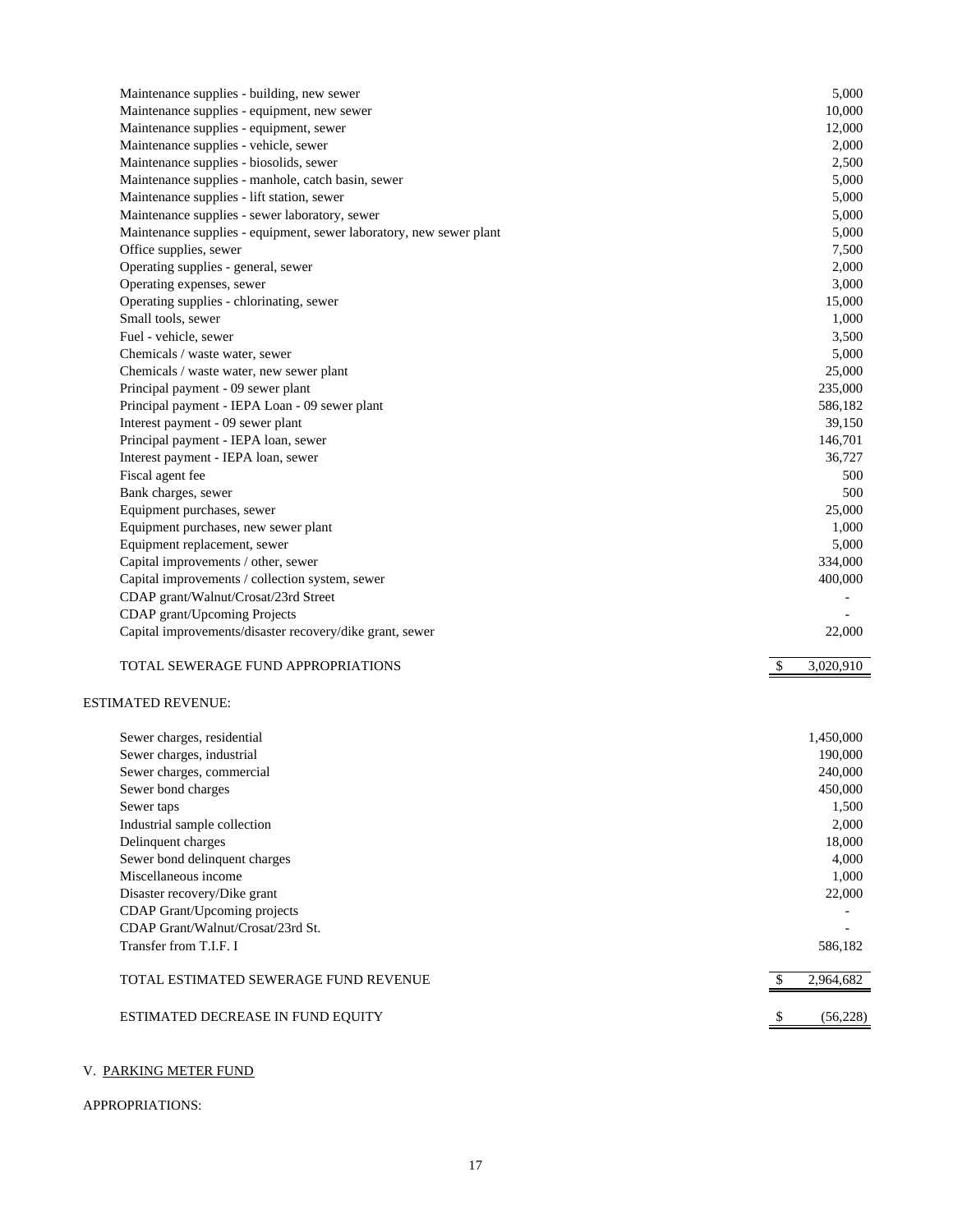| Salaries, parking meters<br>Administrative hearing officer, parking meters            | \$            | 1,200                        |
|---------------------------------------------------------------------------------------|---------------|------------------------------|
| Office supplies, parking meters<br>Operating expense, parking meters<br>Land purchase |               | 1,500<br>500<br>10,000       |
| TOTAL PARKING METER FUND APPROPRIATIONS                                               | $\mathcal{S}$ | 13,200                       |
| <b>ESTIMATED REVENUE:</b>                                                             |               |                              |
| Parking fines<br>Parking fees                                                         | \$            | 70,000<br>2,000              |
| TOTAL ESTIMATED PARKING METER FUND REVENUE                                            | \$            | 72,000                       |
| ESTIMATED INCREASE IN FUND EQUITY                                                     |               | 58,800                       |
| W. FIREMEN'S PENSION FUND                                                             |               |                              |
| APPROPRIATIONS:                                                                       |               |                              |
| Benefit payments<br>Administrative expense<br>Miscellaneous expense                   | \$            | 145,241<br>5,000<br>1,000    |
| TOTAL FIREMEN'S PENSION FUND APPROPRIATIONS                                           | -S            | 151,241                      |
| <b>ESTIMATED REVENUE:</b>                                                             |               |                              |
| Employer contribution<br>Employee contribution<br>Investment income                   | \$            | 145,241<br>20,000<br>35,000  |
| TOTAL ESTIMATED FIREMEN'S PENSION FUND REVENUE                                        | \$            | 200,241                      |
| ESTIMATED INCREASE IN FUND EQUITY                                                     |               | 49,000                       |
| X. POLICE PENSION FUND                                                                |               |                              |
| APPROPRIATIONS:                                                                       |               |                              |
| Benefit payments<br>Administrative expense<br>Miscellaneous expense                   | \$            | 743,119<br>7,000<br>5,000    |
| TOTAL POLICE PENSION FUND APPROPRIATIONS                                              | $\sqrt{3}$    | 755,119                      |
| ESTIMATED REVENUE:                                                                    |               |                              |
| Employer contribution<br>Employee contribution<br>Investment income                   | \$            | 743,119<br>135,000<br>85,000 |
| TOTAL ESTIMATED POLICE PENSION FUND REVENUE                                           | $\mathcal{S}$ | 963,119                      |
| ESTIMATED INCREASE IN FUND EQUITY                                                     | \$            | 208,000                      |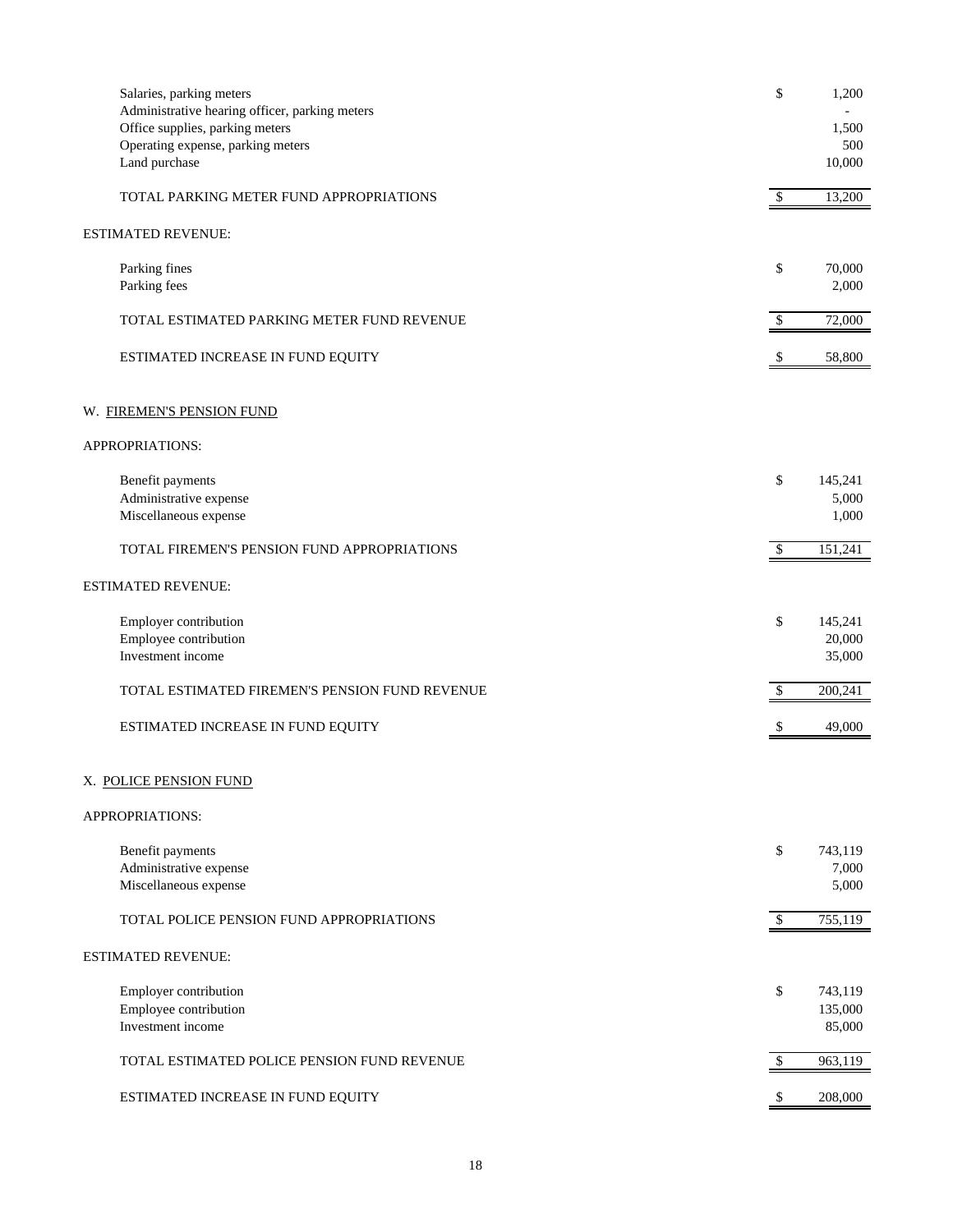### Y. LASALLE T.I.F. I SPECIAL TAX ALLOCATION FUND

#### APPROPRIATIONS:

| Professional services, legal, T.I.F. I<br>Capital improvement, other, T.I.F. I          | \$            | 43,032            |
|-----------------------------------------------------------------------------------------|---------------|-------------------|
| Tax refund - Illinois Cement, T.I.F. I                                                  |               | 146,017           |
| Tax refund - Brewer, T.I.F. I                                                           |               |                   |
| Intergovernmental agreement/LaSalle Grade                                               |               | 28.019            |
| Intergovernmental agreement/Dimmick Grad                                                |               | 12,368            |
| Intergovernmental agreement/Waltham Grade                                               |               | 66,091            |
| Intergovernmental agreement/LP High School                                              |               | 226,808           |
| Intergovernmental agreement/IVCC                                                        |               | 54,225            |
| Payment to developer, Starved Rock                                                      |               | 4,111             |
| Transfer to T.I.F. III                                                                  |               | 171,000           |
| Transfer to T.I.F. VIII                                                                 |               | 202,000           |
| Transfer to T.I.F. IV                                                                   |               | 20,000            |
| Transfer to sewer fund, T.I.F. I                                                        |               | 586,182<br>85,000 |
| Debt service - principal payment, T.I.F. I<br>Debt service - interest payment, T.I.F. I |               | 3,825             |
| Fiscal agent fee, T.I.F. 1                                                              |               | 850               |
|                                                                                         |               |                   |
| TOTAL LASALLE T.I.F. I SPECIAL TAX ALLOCATION FUND APPROPRIATIONS                       | <sup>\$</sup> | 1,649,528         |
| <b>ESTIMATED REVENUE:</b>                                                               |               |                   |
| Property tax                                                                            | \$            | 1,447,675         |
|                                                                                         |               |                   |
| TOTAL ESTIMATED LASALLE T.I.F. I SPECIAL TAX ALLOCATION FUND REVENUE                    | \$            | 1,447,675         |
| ESTIMATED INCREASE IN FUND EQUITY                                                       | $\mathcal{S}$ | (201, 853)        |
| Z. LASALLE T.I.F. II SPECIAL TAX ALLOCATION FUND                                        |               |                   |
| APPROPRIATIONS:                                                                         |               |                   |
| Professional services, legal, T.I.F. II                                                 | \$            | 4,310             |
| Intergovernmental agreement/LaSalle Grade                                               |               | 176               |
| Intergovernmental agreement/Dimmick Grade                                               |               | 27,289            |
| Intergovernmental agreement/LP High School                                              |               | 11,456            |
| Intergovernmental agreement/IVCC                                                        |               | 6,131             |
| Payments to developer, T.I.F. II                                                        |               |                   |
| Transfer to T.I.F. III                                                                  |               | 93,000            |
| Transfer to T.I.F. VIII                                                                 |               |                   |
| TOTAL LASALLE T.I.F. II SPECIAL TAX ALLOCATION FUND APPROPRIATIONS                      | \$            | 142,362           |
| <b>ESTIMATED REVENUE:</b>                                                               |               |                   |
|                                                                                         |               |                   |
| Property tax                                                                            | \$            | 142,689           |
| TOTAL ESTIMATED LASALLE T.I.F. II SPECIAL TAX ALLOCATION FUND REVENUE                   | \$            | 142,689           |
| ESTIMATED INCREASE IN FUND EQUITY                                                       |               | 327               |
|                                                                                         |               |                   |

### AA. LASALLE T.I.F. III SPECIAL TAX ALLOCATION FUND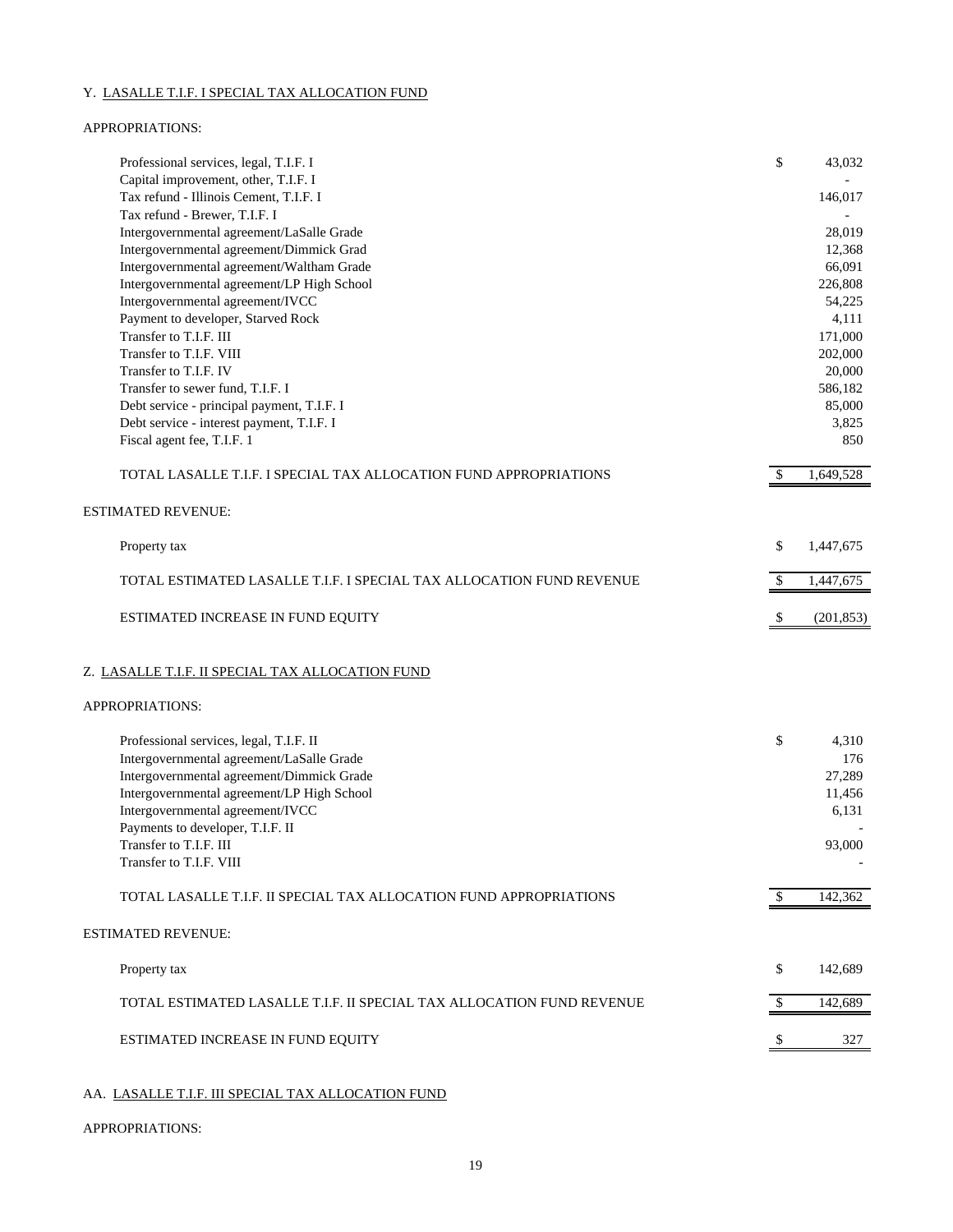| Intergovernmental agreement/Waltham Grade                                 | \$            | 25,442        |
|---------------------------------------------------------------------------|---------------|---------------|
| Intergovernmental agreement/LP High School                                |               | 34,111        |
| Intergovernmental agreement/IVCC                                          |               | 15,696        |
| Payment to developer/JC Whitney                                           |               | 205,087       |
| Payment to developer/Conway                                               |               | 38,513        |
| Capital improvement, other, T.I.F. III                                    |               | 350,000       |
| Transfer to Water and Sewer                                               |               | 250,000       |
| Transfer to 2010 Rotary Park Bond Fund                                    |               | 150,000       |
| Legal service, retainer                                                   |               | 22,261        |
| TOTAL LASALLE T.I.F. III SPECIAL TAX ALLOCATION FUND APPROPRIATIONS       | $\mathcal{S}$ | 1,091,110     |
| <b>ESTIMATED REVENUE:</b>                                                 |               |               |
| Property tax                                                              | \$            | 748,620       |
| Transfer from T.I.F. I                                                    |               | 171,000       |
| Transfer from T.I.F. II                                                   |               | 93,000        |
| Transfer from T.I.F. VI                                                   |               | 70,000        |
| Transfer from T.I.F. VII                                                  |               | 15,000        |
|                                                                           |               |               |
| TOTAL ESTIMATED LASALLE T.I.F. III SPECIAL TAX ALLOCATION FUND REVENUE    | $\mathcal{L}$ | 1,097,620     |
| ESTIMATED INCREASE IN FUND EQUITY                                         | -\$           | 6,510         |
| BB. LASALLE T.I.F. IV SPECIAL TAX ALLOCATION FUND                         |               |               |
| APPROPRIATIONS:                                                           |               |               |
| Professional services, legal, T.I.F. IV                                   | \$            | 4,135         |
| Tax refund - LaSalle County, T.I.F. IV                                    |               | 8,351         |
| Tax refund - Yaklich, T.I.F. IV                                           |               |               |
| Intergovernmental agreement/LaSalle Grade                                 |               | 14,058        |
| Intergovernmental agreement/LP High School                                |               | 12,006        |
| Intergovernmental agreement/IVCC                                          |               | 5,070         |
| Intergovernmental agreement/Dimmick Grade                                 |               | 1,239         |
| Payments to developer/Country Aire                                        |               |               |
|                                                                           |               | 12,300        |
| Payment to developer/North Terraces                                       |               | 869           |
| Debt service - principal payment, T.I.F. IV                               |               | 85,286        |
| Debt service - interest payment, T.I.F. IV<br>Fiscal agent fee, T.I.F. IV |               | 13,214<br>500 |
| TOTAL LASALLE T.I.F. IV SPECIAL TAX ALLOCATION FUND APPROPRIATIONS        | <sup>\$</sup> | 157,028       |
| <b>ESTIMATED REVENUE:</b>                                                 |               |               |
|                                                                           |               |               |
| Property tax                                                              | \$            | 136,753       |
| Transfer from T.I.F. I                                                    |               | 20,000        |
| TOTAL ESTIMATED LASALLE T.I.F. IV SPECIAL TAX ALLOCATION FUND REVENUE     | \$            | 156,753       |
| ESTIMATED INCREASE IN FUND EQUITY                                         |               | (275)         |
| CC. LASALLE T.I.F. V DOWNTOWN FUND                                        |               |               |
| APPROPRIATIONS:                                                           |               |               |
| Professional services, legal, T.I.F. V                                    | \$            | 4,354         |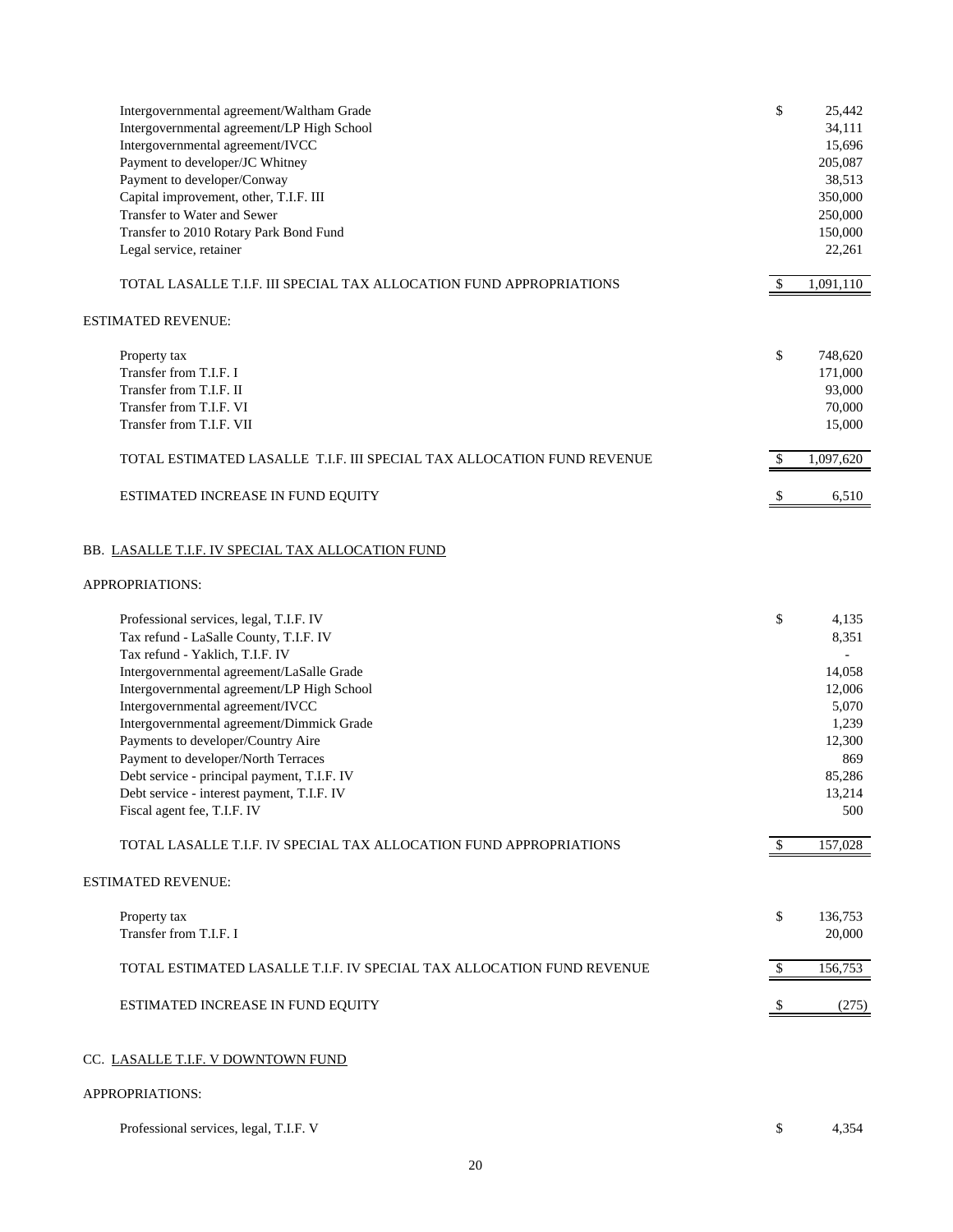| Capital Improvement - Other, T.I.F. V<br>Tax Refund - Fetching Frieda's<br>Tax Refund - LaSalle County, T.I.F. V<br>Tax Refund - Gary & Julie Hammers, T.I.F. V<br>Tax Refund - Canal Corridor Association, T.I.F. V<br>Tax Refund - LaSalle Subway, T.I.F. V<br>Tax Refund - Buckman Iron & Metal Co.<br>Intergovernmental agreement/LaSalle Grade<br>Intergovernmental agreement/LP High School<br>Intergovernmental agreement/IVCC           |               | 80,000<br>29<br>7,320<br>1,820<br>2,091<br>3,601<br>749<br>13,667<br>9,355<br>5,220 |
|-------------------------------------------------------------------------------------------------------------------------------------------------------------------------------------------------------------------------------------------------------------------------------------------------------------------------------------------------------------------------------------------------------------------------------------------------|---------------|-------------------------------------------------------------------------------------|
| TOTAL LASALLE T.I.F. V DOWNTOWN FUND APPROPRIATIONS                                                                                                                                                                                                                                                                                                                                                                                             | $\mathcal{S}$ | 128,206                                                                             |
| ESTIMATED REVENUE:                                                                                                                                                                                                                                                                                                                                                                                                                              |               |                                                                                     |
| Property tax<br>Transfer from T.I.F. I                                                                                                                                                                                                                                                                                                                                                                                                          | \$            | 142,629                                                                             |
| TOTAL ESTIMATED T.I.F .V DOWNTOWN FUND REVENUE                                                                                                                                                                                                                                                                                                                                                                                                  | $\mathcal{S}$ | 142,629                                                                             |
| ESTIMATED INCREASE IN FUND EQUITY                                                                                                                                                                                                                                                                                                                                                                                                               |               | 14,423                                                                              |
| DD. LASALLE T.I.F. VI SPECIAL TAX ALLOCATION FUND<br>APPROPRIATIONS:                                                                                                                                                                                                                                                                                                                                                                            |               |                                                                                     |
|                                                                                                                                                                                                                                                                                                                                                                                                                                                 |               |                                                                                     |
| Professional services, legal, T.I.F. VI<br>Intergovernmental agreement/Waltham Grade<br>Intergovernmental agreement/LP High School<br>Intergovernmental agreement/IVCC<br>Tax Refund - LaSalle County, T.I.F. VI<br>Transfer to T.I.F. III                                                                                                                                                                                                      | \$            | 5,306<br>5,101<br>1,097<br>3,147<br>4,414<br>70,000                                 |
| TOTAL LASALLE  T.I.F. VI SPECIAL TAX ALLOCATION FUND APPROPRIATIONS                                                                                                                                                                                                                                                                                                                                                                             | <sup>\$</sup> | 89,065                                                                              |
| ESTIMATED REVENUE:                                                                                                                                                                                                                                                                                                                                                                                                                              |               |                                                                                     |
| Property Tax                                                                                                                                                                                                                                                                                                                                                                                                                                    | \$            | 89,865                                                                              |
| TOTAL ESTIMATED LASALLE T.I.F. VI SPECIAL TAX ALLOCATION FUND REVENUE                                                                                                                                                                                                                                                                                                                                                                           | $\mathcal{S}$ | 89,865                                                                              |
| ESTIMATED INCREASE IN FUND EQUITY                                                                                                                                                                                                                                                                                                                                                                                                               | -S            | 800                                                                                 |
| EE. LASALLE T.I.F. VII SPECIAL TAX ALLOCATION FUND                                                                                                                                                                                                                                                                                                                                                                                              |               |                                                                                     |
| APPROPRIATIONS:                                                                                                                                                                                                                                                                                                                                                                                                                                 |               |                                                                                     |
| Professional services, legal, T.I.F. VII<br>Tax Refund - LaSalle County, T.I.F. VII<br>Tax Refund - Wm. P. Dooley, T.I.F. VII<br>Tax Refund - Ralph Crane, T.I.F. VII<br>Tax Refund - Wm. Pezanoski, T.I.F. VII<br>Tax Refund - Robert Pezanoski, T.I.F. VII<br>Tax Refund - Catherine Pezanoski, T.I.F. VII<br>Tax Refund - Mary Edwards, T.I.F. VII<br>Tax Refund - Terry Pezanoski, T.I.F. VII<br>Tax Refund - Charles Pezanoski, T.I.F. VII | \$            | 5,375<br>1,689<br>510<br>679<br>222<br>331<br>741<br>222<br>222                     |
| Intergovernmental agreement/Dimmick Grade                                                                                                                                                                                                                                                                                                                                                                                                       |               | 1,139                                                                               |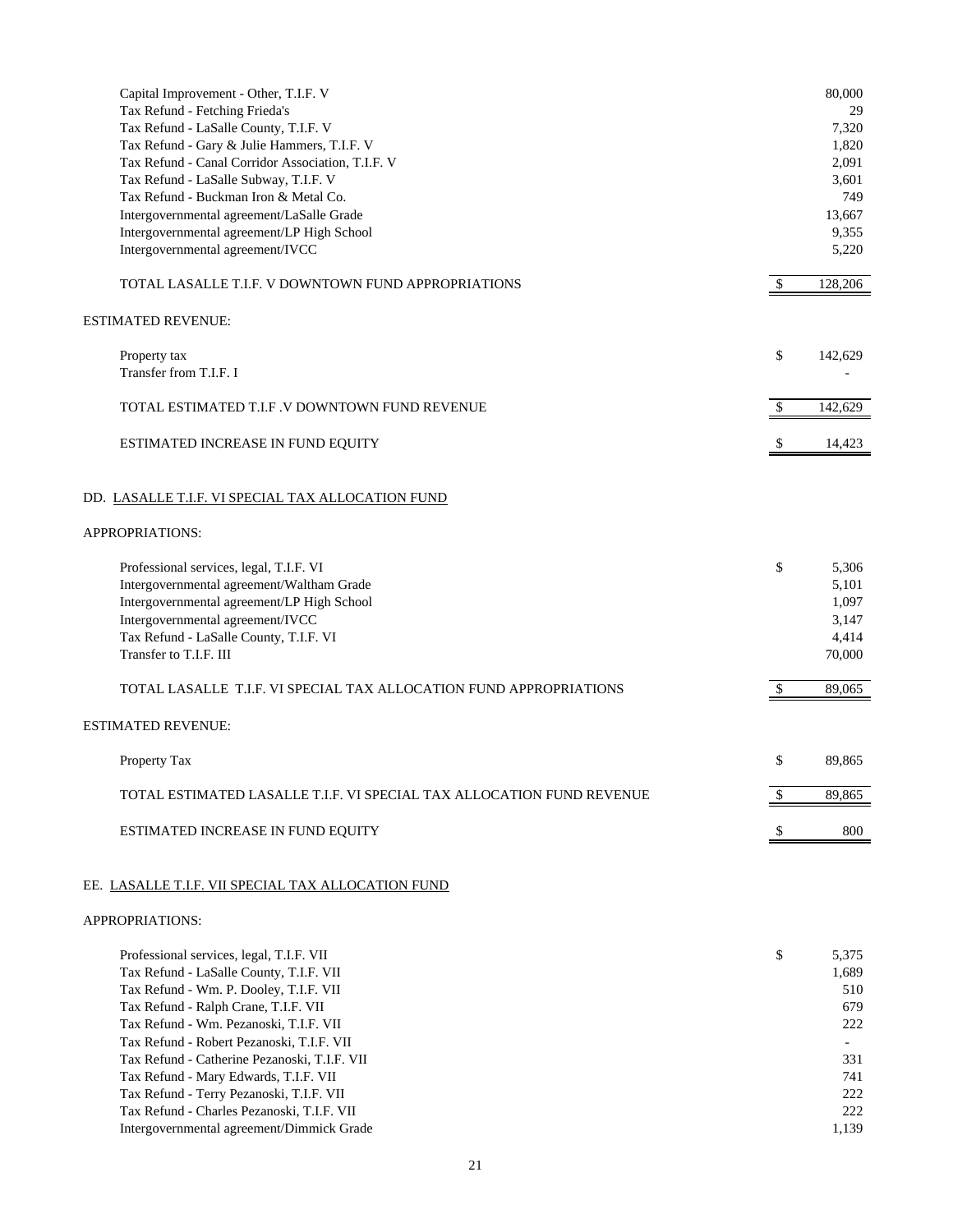| Intergovernmental agreement/Waltham Grade<br>Intergovernmental agreement/LP High School<br>Intergovernmental agreement/IVCC<br>Transfer to T.I.F. III                                                                                                                                                                           |               | 312<br>1,223<br>1,205<br>15,000                        |
|---------------------------------------------------------------------------------------------------------------------------------------------------------------------------------------------------------------------------------------------------------------------------------------------------------------------------------|---------------|--------------------------------------------------------|
| TOTAL LASALLE T.I.F. VII SPECIAL TAX ALLOCATION FUND APPROPRIATIONS                                                                                                                                                                                                                                                             | \$            | 28,870                                                 |
| ESTIMATED REVENUE:                                                                                                                                                                                                                                                                                                              |               |                                                        |
| Property Tax                                                                                                                                                                                                                                                                                                                    | \$            | 28,888                                                 |
| TOTAL ESTIMATED LASALLE T.I.F. VII SPECIAL TAX ALLOCATION FUND REVENUE                                                                                                                                                                                                                                                          | \$            | 28,888                                                 |
| ESTIMATED INCREASE IN FUND EQUITY                                                                                                                                                                                                                                                                                               | $\mathbb{S}$  | 18                                                     |
| FF. LASALLE T.I.F. VIII SPECIAL TAX ALLOCATION FUND                                                                                                                                                                                                                                                                             |               |                                                        |
| APPROPRIATIONS:                                                                                                                                                                                                                                                                                                                 |               |                                                        |
| Professional services, legal, T.I.F. VIII<br>Intergovernmental agreement/LaSalle Grade<br>Intergovernmental agreement/IVCC<br>Intergovernmental agreement/Peru Grade<br>Intergovernmental agreement/Dimmick Grade<br>Tax Refund/LaSalle County<br>Tax Refund/Gerald Cleer<br>Tax Refund/Mike Cleer<br>Tax Refund/Betty Diedrick | \$            | 5,557<br>1,062<br>546<br>20<br>178<br>765<br>63<br>478 |
| Tax Refund/Mertel Investment Co.<br>Capital improvement/New water extension                                                                                                                                                                                                                                                     |               | 353<br>207,000                                         |
| TOTAL LASALLE T.I.F. VIII SPECIAL TAX ALLOCATION FUND APPROPRIATIONS                                                                                                                                                                                                                                                            | $\mathcal{S}$ | 216,022                                                |
| <b>ESTIMATED REVENUE:</b>                                                                                                                                                                                                                                                                                                       |               |                                                        |
| Property Tax<br>Transfer from T.I.F. I                                                                                                                                                                                                                                                                                          | \$            | 14,214<br>202,000                                      |
| TOTAL ESTIMATED LASALLE T.I.F. VIII SPECIAL TAX ALLOCATION FUND REVENUE                                                                                                                                                                                                                                                         | \$            | 216,214                                                |
| ESTIMATED INCREASE IN FUND EQUITY                                                                                                                                                                                                                                                                                               | \$            | 192                                                    |
|                                                                                                                                                                                                                                                                                                                                 |               |                                                        |

# SUMMARY OF TOTAL APPROPRIATION

|     | A. GENERAL FUND           |              |
|-----|---------------------------|--------------|
| Ι.  | Mayor's office            | \$<br>98,350 |
|     | Aldermen                  | 22,800       |
| 3.  | Comptroller's office      | 193,275      |
| 4.  | City Clerk's office       | 40,420       |
| 5.  | Treasurer's office        | 4,075        |
| 6.  | <b>City Attorney</b>      | 170,000      |
| 7.  | <b>Economic Developer</b> | 91,450       |
| 8.  | Public safety - police    | 3,448,619    |
| 9.  | Public safety - fire      | 864,791      |
| 10. | Health/Welfare            | 11,462       |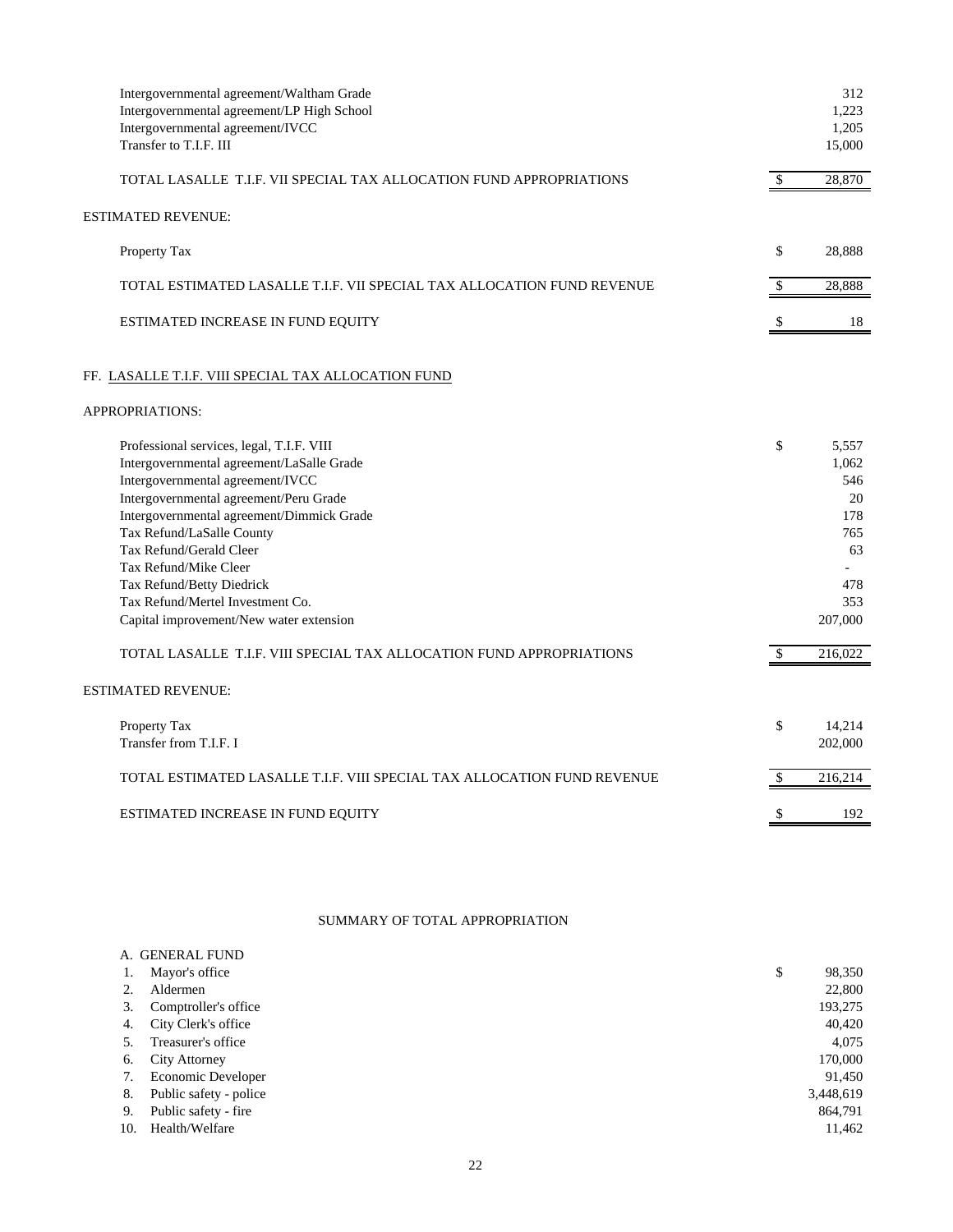| 11. Public works - streets<br>City engineer<br>12.<br>Public works - building/City Hall<br>13.<br>14. Building inspector's office<br>15. Public works - superintendent<br>16. Miscellaneous | 1,204,050<br>147,650<br>80,000<br>67,550<br>105,400<br>1,856,821 |
|---------------------------------------------------------------------------------------------------------------------------------------------------------------------------------------------|------------------------------------------------------------------|
| <b>Total General Fund</b>                                                                                                                                                                   | 8,406,713                                                        |
| <b>B. AUDIT FUND</b>                                                                                                                                                                        | 27,500                                                           |
| C. GARBAGE FUND                                                                                                                                                                             | 600,000                                                          |
| D. MOTOR FUEL TAX FUND                                                                                                                                                                      | 240,000                                                          |
| E. MUNICIPAL RETIREMENT FUND                                                                                                                                                                | 160,000                                                          |
| F. PLAYGROUND AND RECREATION FUND                                                                                                                                                           | 218,337                                                          |
| G. SCHOOL CROSSING GUARD FUND                                                                                                                                                               | 24,250                                                           |
| H. SOCIAL SECURITY FUND                                                                                                                                                                     | 135,000                                                          |
| I. PUBLIC PARKS FUND                                                                                                                                                                        | 83,500                                                           |
| J. PUBLIC LIBRARY FUND                                                                                                                                                                      | 320,070                                                          |
| K. EMERGENCY TELEPHONE SYSTEM FUND                                                                                                                                                          | 80,500                                                           |
| L. LASALLE AMBULANCE SERVICE                                                                                                                                                                | 636,800                                                          |
| M. ROTARY PARK PROJECT FUND                                                                                                                                                                 | 425,000                                                          |
| N. REVOLVING FUND                                                                                                                                                                           |                                                                  |
| O. 2002 ALTERNATE BOND AND INTEREST FUND                                                                                                                                                    | 113,870                                                          |
| P. 2010 ROTARY PARK BOND FUND                                                                                                                                                               | 425,453                                                          |
| Q. 2010 RECOVERY BOND FUND                                                                                                                                                                  | 65,085                                                           |
| R. 2008 CAPITAL OBLIGATION BOND AND INTEREST FUND                                                                                                                                           | 123,733                                                          |
| S. 2001 LIBRARY BOND FUND                                                                                                                                                                   | 185,625                                                          |
| T. WATERWORKS FUND                                                                                                                                                                          | 3,340,913                                                        |
| <b>U. SEWERAGE FUND</b>                                                                                                                                                                     | 3,020,910                                                        |
| V. PARKING METER FUND                                                                                                                                                                       | 13,200                                                           |
| W. FIREMEN'S PENSION FUND                                                                                                                                                                   | 151,241                                                          |
| X. POLICE PENSION FUND                                                                                                                                                                      | 755,119                                                          |
| Y. LASALLE T.I.F. I SPECIAL TAX ALLOCATION FUND                                                                                                                                             | 1,649,528                                                        |
| Z. LASALLE T.I.F. II SPECIAL TAX ALLOCATION FUND                                                                                                                                            | 142,362                                                          |
| AA. LASALLE T.I.F. III SPECIAL TAX ALLOCATION FUND                                                                                                                                          | 1,091,110                                                        |